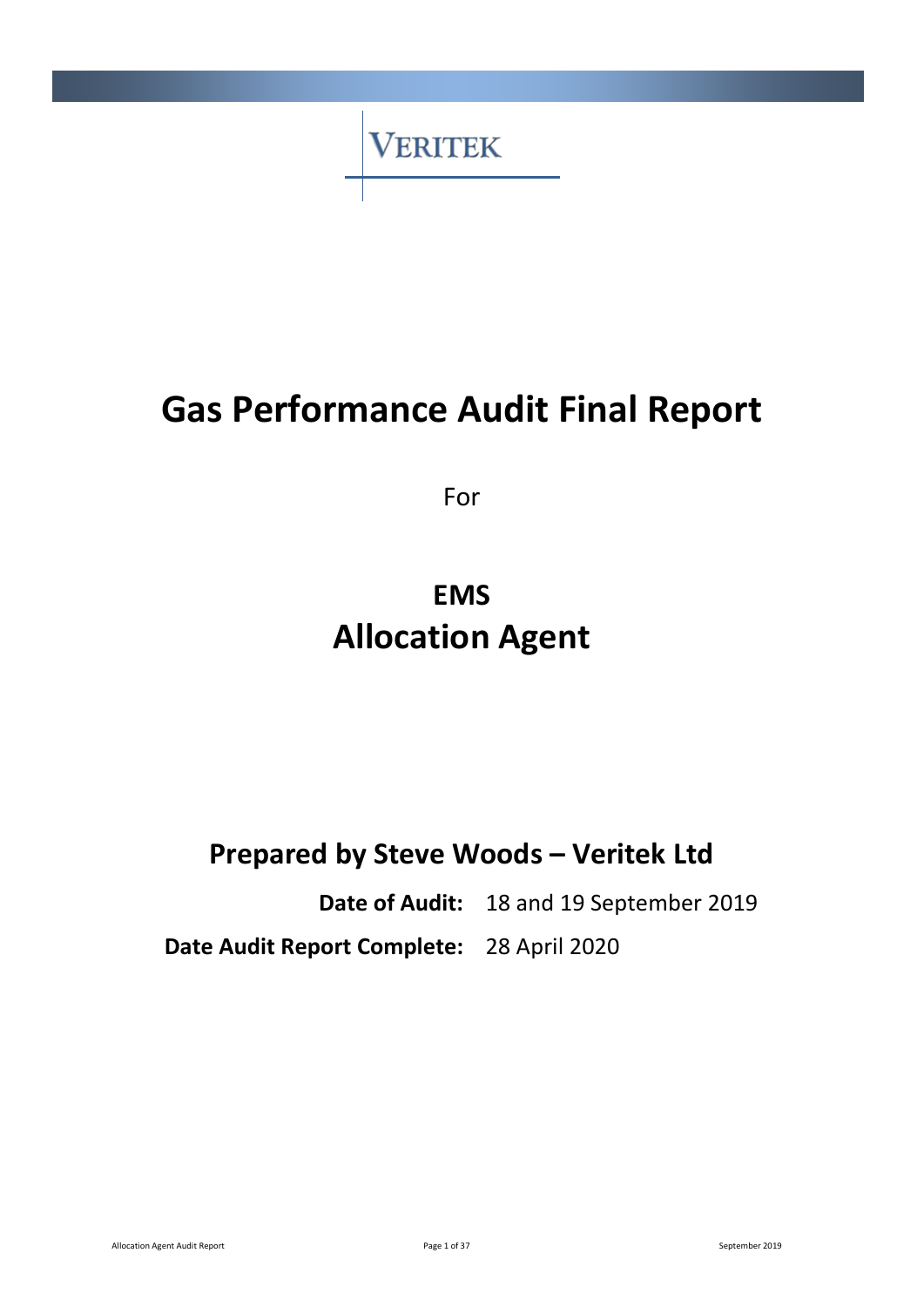### <span id="page-1-0"></span>**Executive Summary**

Under Part 4 of the Gas (Downstream Reconciliation) Rules 2008 (the Downstream Reconciliation Rules), Gas Industry Co must arrange performance audits of the Allocation Agent and allocation participants at regular intervals.

In addition, under Part 6 of the Allocation Agent Service Provider Agreement (general terms) Gas Industry Co may audit the Allocation Agent.

This audit has considered compliance with the relevant Downstream Reconciliation Rules and with the Allocation Agent Service Provider Agreement. The audit was conducted in accordance with terms of reference provided by Gas Industry Co and in accordance with the "Guideline note for rules 65 to 75: the commissioning and carrying out of performance audits and event audits" V3.

The audit found a high level of compliance with the Downstream Reconciliation Rules. Only one breach allegation is made. Rule 10 of the Downstream Reconciliation Rules requires EMS to have professional indemnity insurance cover and this is not in place. This is discussed in **section 3.9**, where I have also noted non-compliance with the Allocation Agent Service Provider Agreement (general terms).

I identified three instances where EMS had not fully met the requirements of the Allocation Agent Service Provider Agreement (ongoing services). There was one portal outage of 2.5 hours, which is greater than the stipulated threshold of two hours. I do not consider this matter needs any specific remedial action. This issue was a "one off" and there is no evidence is a systemic issue. There were two issues related to service management, where EMS had not met the requirements of the Allocation Agent Service Provider Agreement (ongoing services), but it appears they have met Gas Industry Co's expectations. I recommend the Allocation Agent Service Provider Agreement (ongoing services) is evaluated with a view to changing it to meet the current service level. The issues identified are as follows:

- Annual meetings were not held within 20 business days of the end of the financial year.
- Service desk reporting is not included in monthly reports.

Two issues were identified in the allocation process in relation to accuracy to a certain number of decimal places. Allocation totals in the GAR070 are accurate to two decimal places but should be accurate to three decimal places. Monthly UFG in the GAR070 is accurate to five decimal places but should be accurate to six decimal places.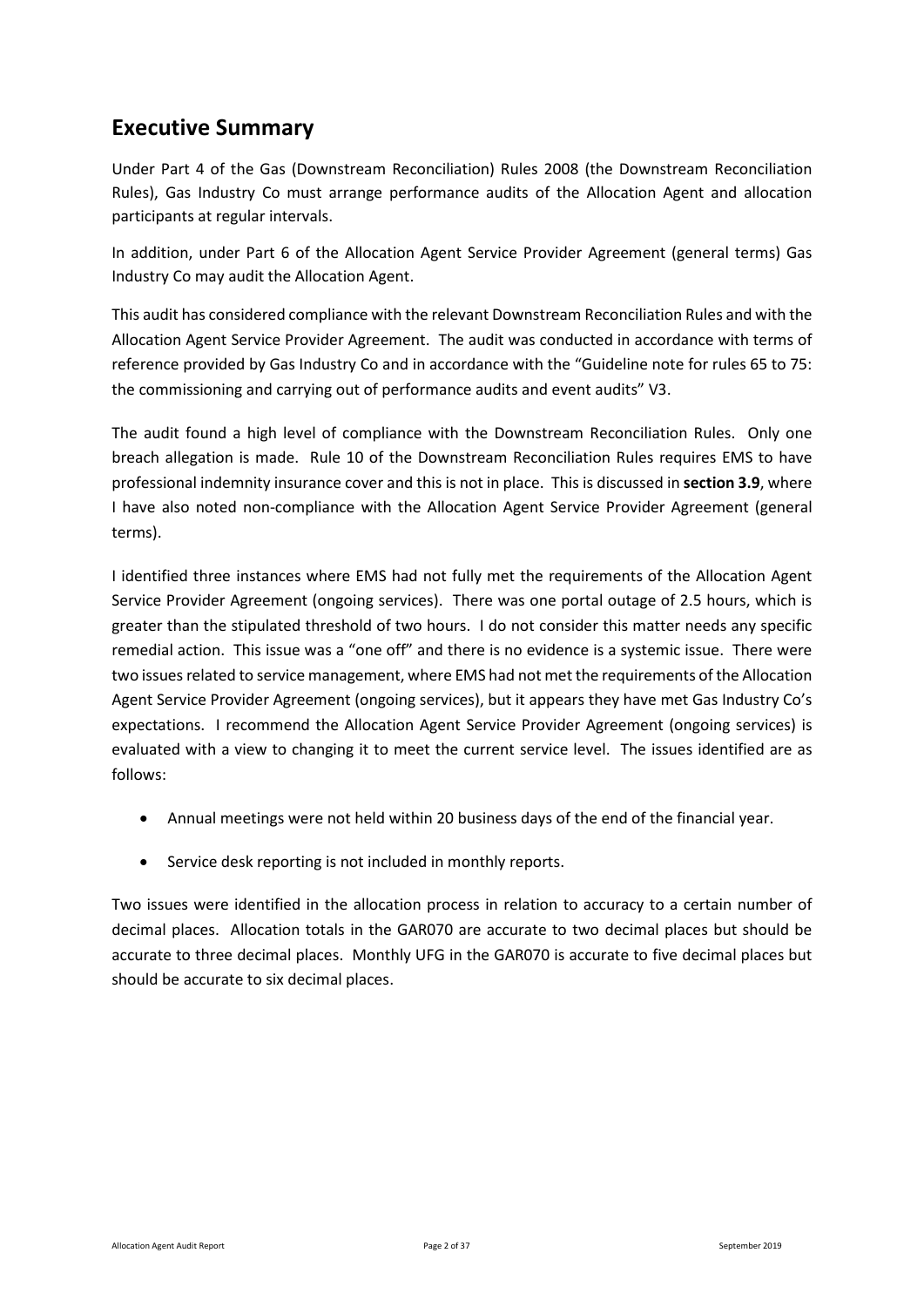## **Summary of Report Findings**

<span id="page-2-0"></span>

| <b>Issue</b>                                                                                                                        | <b>Section</b> | <b>Control Rating</b><br>(Refer to Appendix 1<br>for definitions) | Compliance<br><b>Rating</b> | <b>Comments</b>                                            |
|-------------------------------------------------------------------------------------------------------------------------------------|----------------|-------------------------------------------------------------------|-----------------------------|------------------------------------------------------------|
| <b>Business Continuity</b><br>Planning (Section 3.5 -<br><b>Allocation Agent Service</b><br>Provider Agreement ongoing<br>services) | 3.1            | Effective                                                         | Compliant                   |                                                            |
| Personnel (Section 3.7 -<br>General Terms)                                                                                          | 3.2            | Effective                                                         | Compliant                   | I recommend a training and competency matrix is developed. |
| Subcontracting (Section 3.8<br>- General Terms)                                                                                     | 3.3            | Effective                                                         | Compliant                   |                                                            |
| Invoicing and Payment<br>(Section 5.2 & 5.4 - General<br>Terms)                                                                     | 3.4            | Effective                                                         | Compliant                   |                                                            |
| Record Keeping (Section 7.1<br>- General Terms)                                                                                     | 3.5            | Effective                                                         | Compliant                   |                                                            |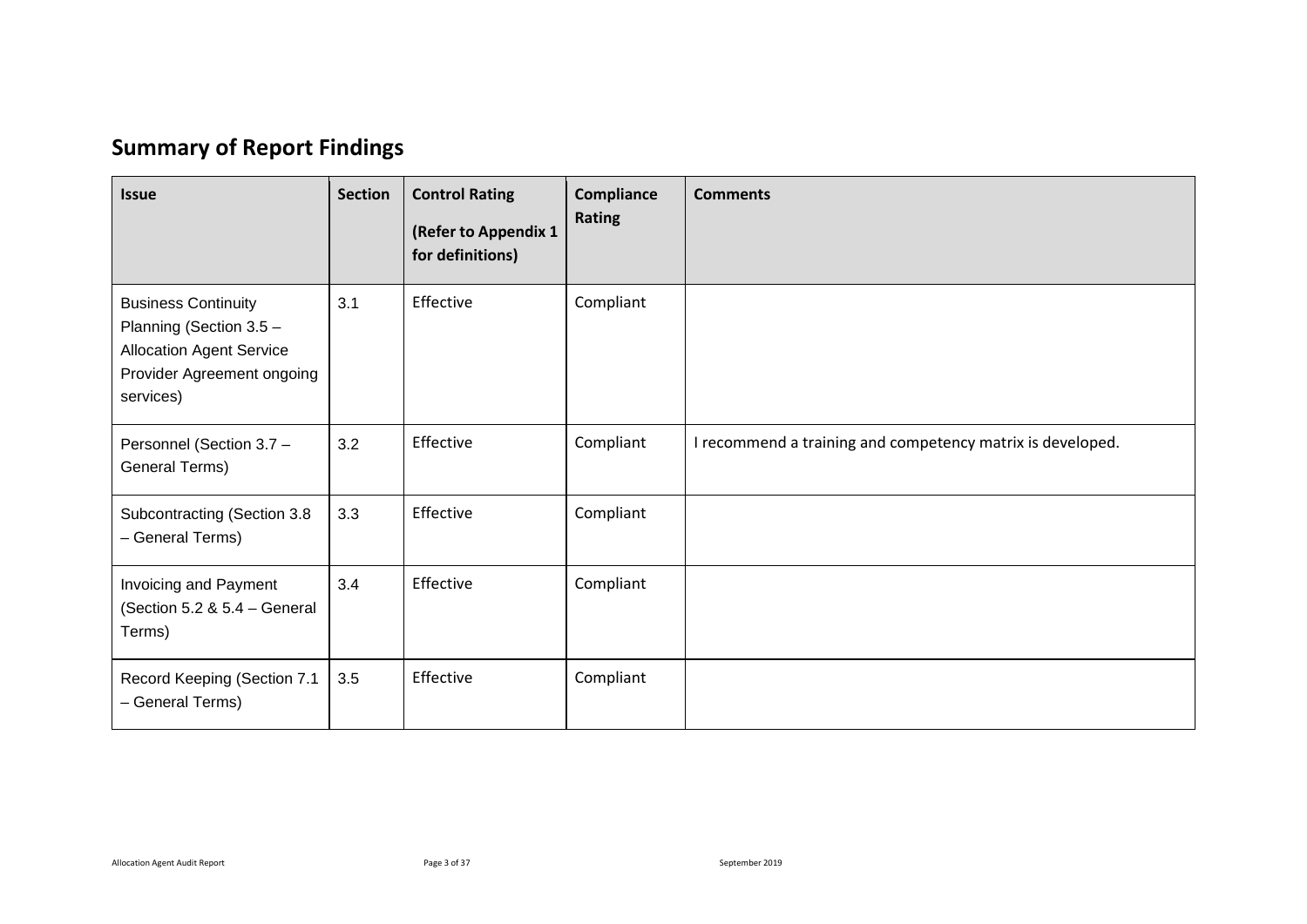| <b>Issue</b>                                                    | <b>Section</b> | <b>Control Rating</b><br>(Refer to Appendix 1<br>for definitions) | Compliance<br>Rating | <b>Comments</b>                                                                                                                   |
|-----------------------------------------------------------------|----------------|-------------------------------------------------------------------|----------------------|-----------------------------------------------------------------------------------------------------------------------------------|
| Access to Other Information<br>(Section 7.2 - General<br>Terms) | 3.6            | Effective                                                         | Compliant            |                                                                                                                                   |
| Confidential Information<br>(Section 8.2 - General<br>Terms)    | 3.7            | Effective                                                         | Compliant            |                                                                                                                                   |
| Media and Marketing<br>(Section 8.4 - General<br>Terms)         | 3.8            | Effective                                                         | Compliant            |                                                                                                                                   |
| Insurance Coverage (Rule<br>10 & Section 13 - General<br>Terms) | 3.9            | Not adequate                                                      | Not compliant        | EMS does not have professional indemnity insurance cover.<br>EMS has not provided certificates of insurance to the Industry Body. |
| Force Majeure (Section 14 -<br>General Terms)                   | 3.10           | Effective                                                         | Compliant            |                                                                                                                                   |
| <b>Dispute Resolution (Section</b><br>15 - General Terms)       | 3.11           | Effective                                                         | Compliant            |                                                                                                                                   |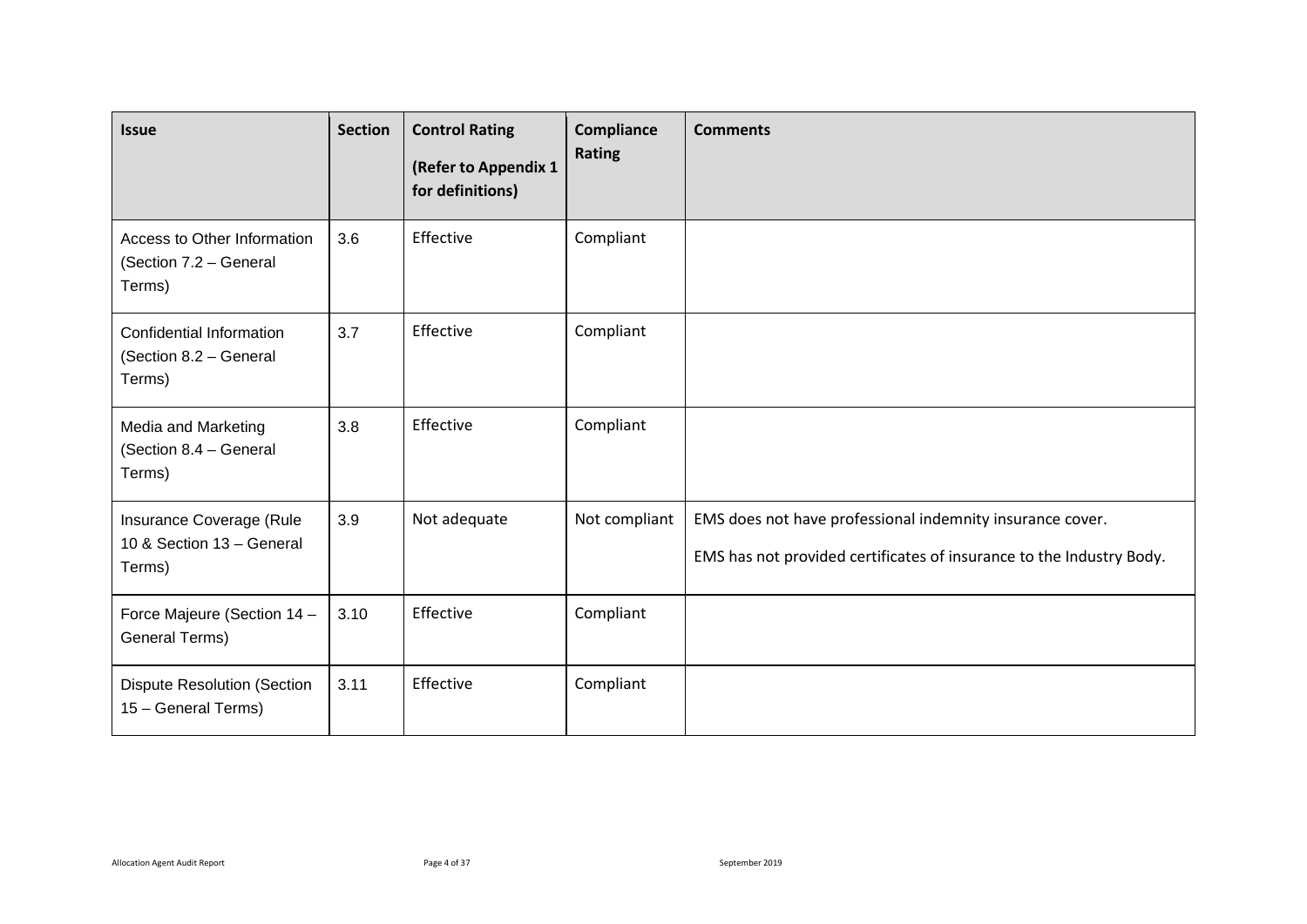| <b>Issue</b>                                                                                                   | <b>Section</b> | <b>Control Rating</b><br>(Refer to Appendix 1<br>for definitions) | Compliance<br>Rating | <b>Comments</b> |
|----------------------------------------------------------------------------------------------------------------|----------------|-------------------------------------------------------------------|----------------------|-----------------|
| Disengagement Plan<br>(Section 17 - Allocation<br>Agent Service Provider<br>Agreement (general terms))         | 3.12           | Effective                                                         | Compliant            |                 |
| <b>Contract Variations (Section</b><br>18 - Allocation Agent<br>Service Provider Agreement<br>(general terms)) | 3.13           | Effective                                                         | Compliant            |                 |
| <b>Allocation Agent Website</b><br>(Rule 9 of the Downstream<br><b>Reconciliation Rules)</b>                   | 4.1            | Effective                                                         | Compliant            |                 |
| Performance Standards<br>(Rule 11 of the Downstream<br><b>Reconciliation Rules)</b>                            | 4.2            | Effective                                                         | Compliant            |                 |
| Allocation Agent Self<br>Reviews (Rules 12 & 13 of<br>the Downstream<br><b>Reconciliation Rules)</b>           | 4.3            | Effective                                                         | Compliant            |                 |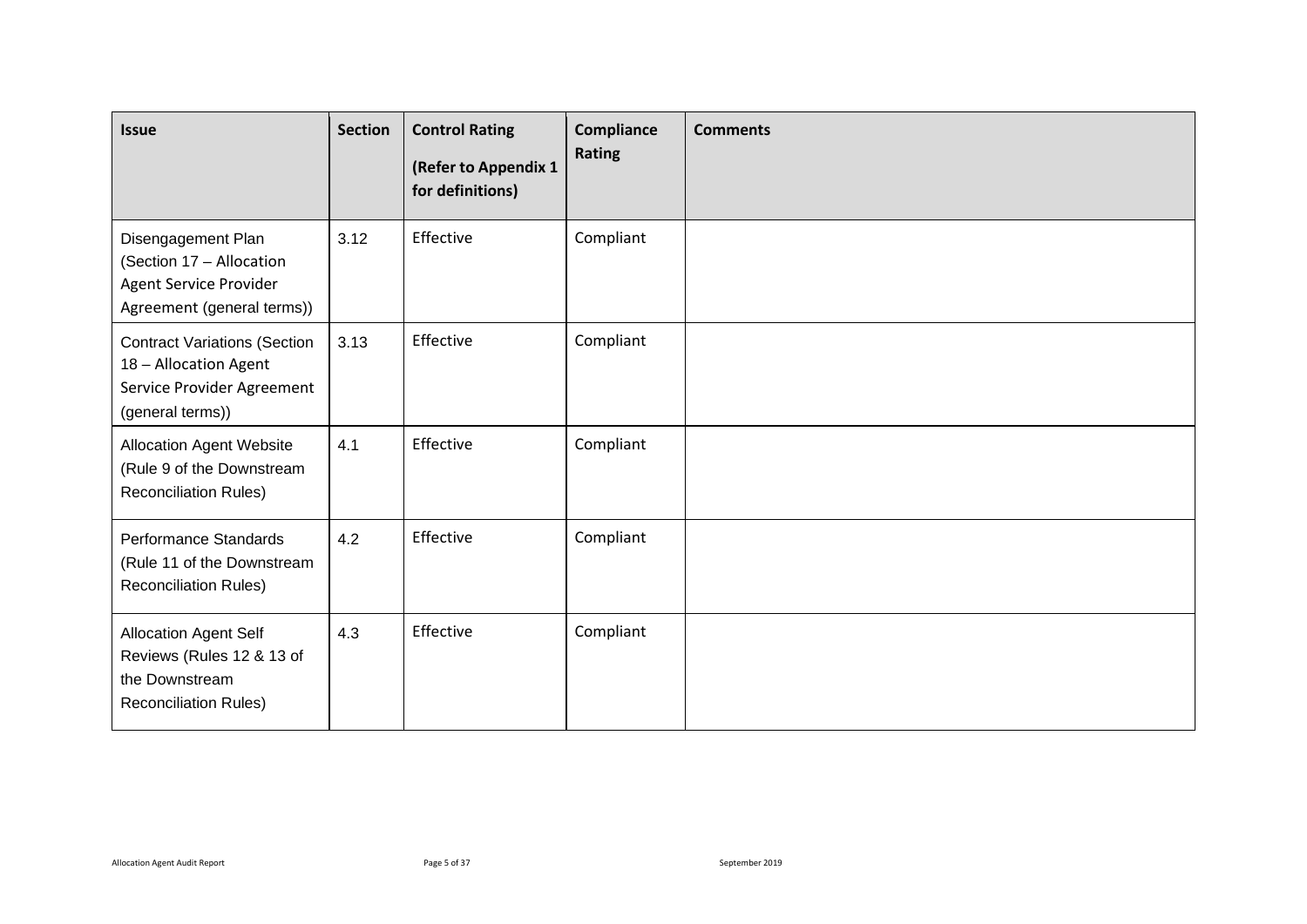| <b>Issue</b>                                                                                                                      | <b>Section</b> | <b>Control Rating</b><br>(Refer to Appendix 1<br>for definitions) | Compliance<br>Rating | <b>Comments</b> |
|-----------------------------------------------------------------------------------------------------------------------------------|----------------|-------------------------------------------------------------------|----------------------|-----------------|
| Information Exchange File<br>Formats (Rule 25 of the<br>Downstream Reconciliation<br>Rules)                                       | 4.4            | Effective                                                         | Compliant            |                 |
| Determination of G1M Gas<br>Gates (Rule 25C of the<br>Downstream Reconciliation<br>Rules)                                         | 4.5            | Effective                                                         | Compliant            |                 |
| <b>Good Practice Standards</b><br>(Section 2.2 - Allocation<br><b>Agent Service Provider</b><br>Agreement (ongoing<br>services))  | 4.6            | Effective                                                         | Compliant            |                 |
| <b>Industry Body Guidelines</b><br>(Section 2.3 - Allocation<br><b>Agent Service Provider</b><br>Agreement (ongoing<br>services)) | 4.7            | Effective                                                         | Compliant            |                 |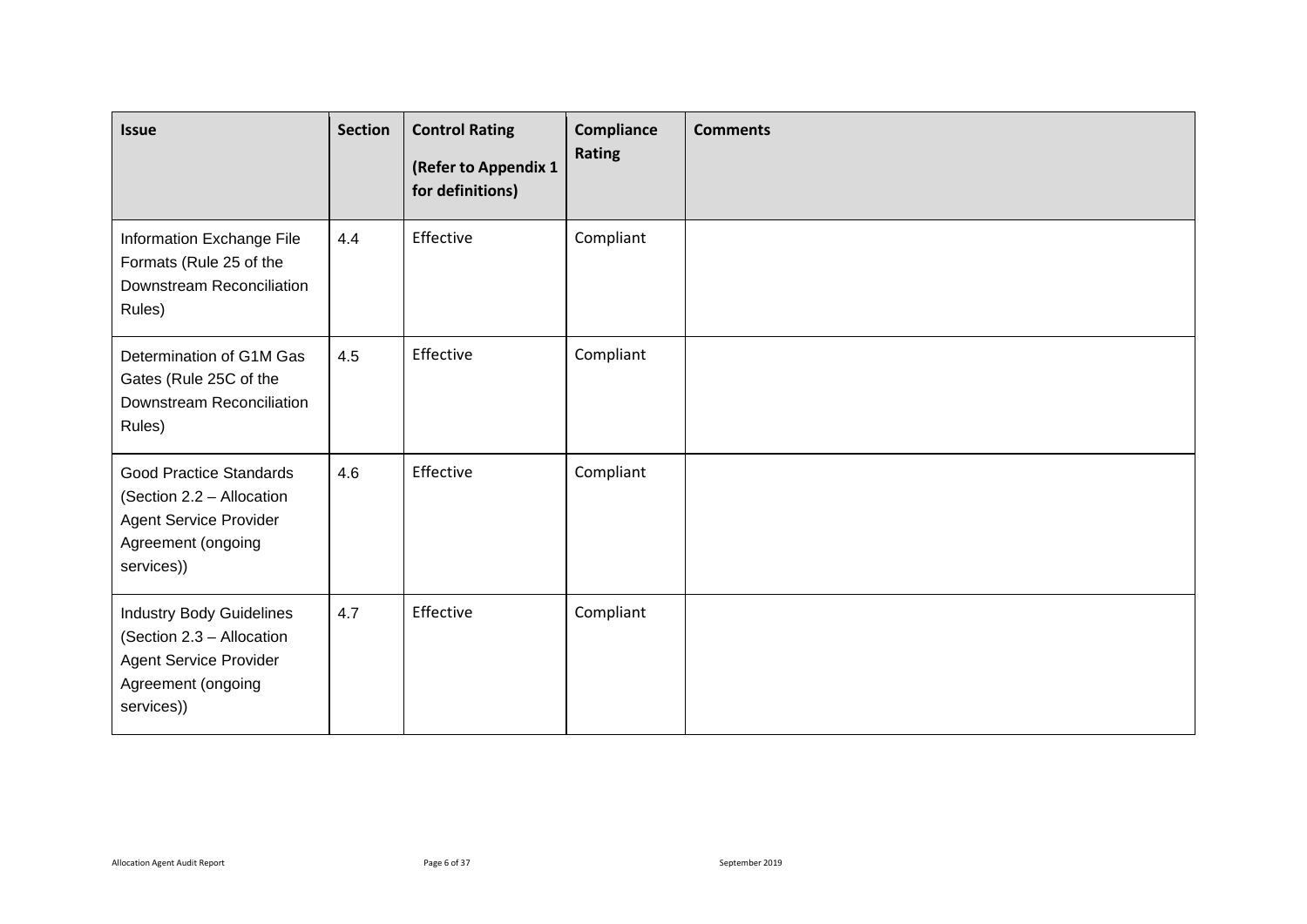| <b>Issue</b>                                                                                                                          | <b>Section</b> | <b>Control Rating</b><br>(Refer to Appendix 1<br>for definitions) | Compliance<br>Rating | <b>Comments</b>                                 |
|---------------------------------------------------------------------------------------------------------------------------------------|----------------|-------------------------------------------------------------------|----------------------|-------------------------------------------------|
| <b>Infrastructure Services</b><br>(Section 3 - Allocation Agent<br>Service Provider Agreement<br>(ongoing services))                  | 4.8            | Effective                                                         | Not compliant        | One outage of more than two hours in April 2019 |
| <b>Regulatory Functions</b><br>(Section 4.1 - Allocation<br>Agent Service Provider<br>Agreement (ongoing<br>services))                | 4.9            | Effective                                                         | Compliant            |                                                 |
| <b>Additional Obligations</b><br>(Section 4.2 - Allocation<br><b>Agent Service Provider</b><br>Agreement (ongoing<br>services))       | 4.10           | Effective                                                         | Compliant            |                                                 |
| <b>Allocation Operations</b><br>Manual (Section 4.3 -<br><b>Allocation Agent Service</b><br>Provider Agreement<br>(ongoing services)) | 4.11           | Effective                                                         | Compliant            |                                                 |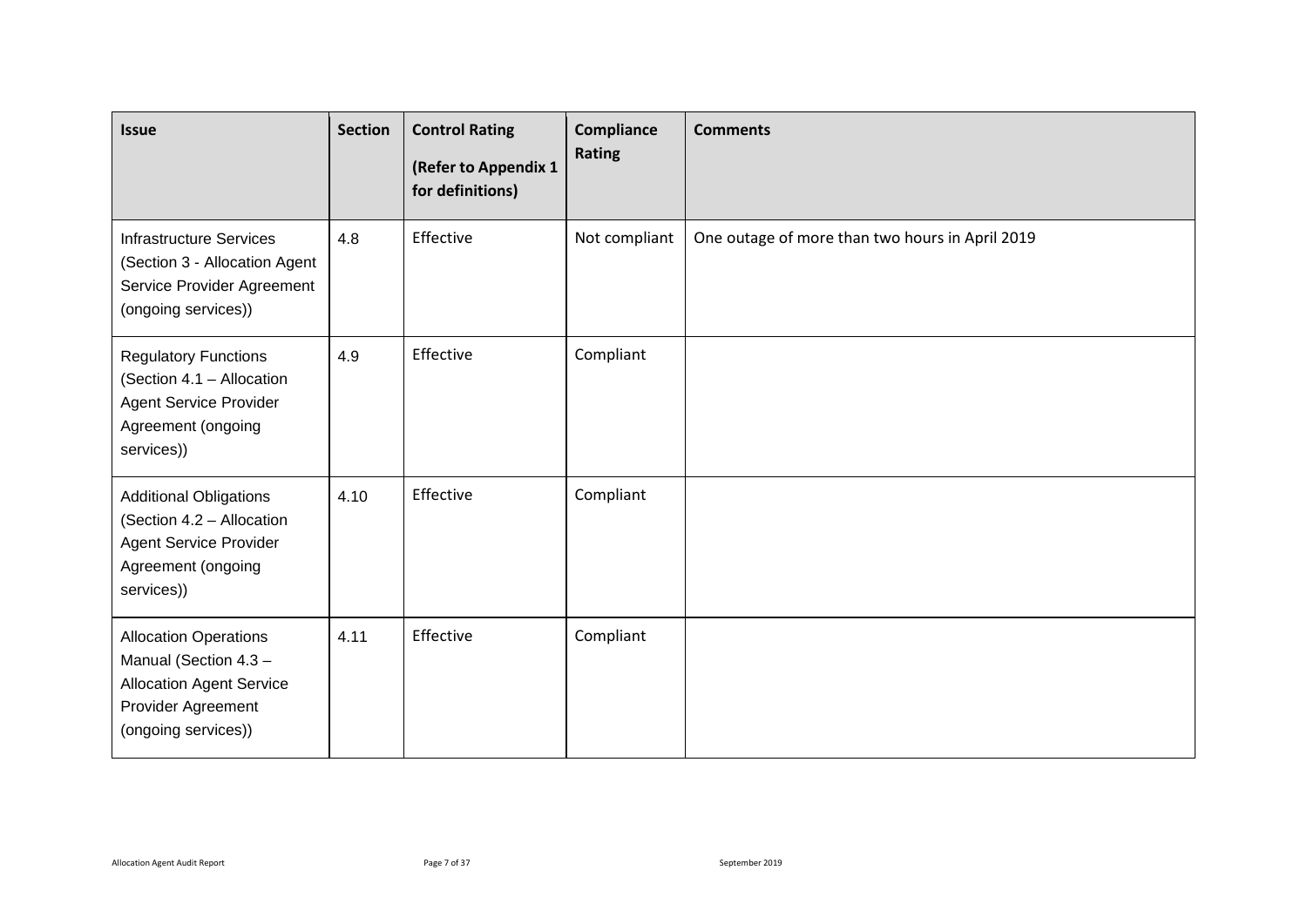| <b>Issue</b>                                                                                                                                         | <b>Section</b> | <b>Control Rating</b><br>(Refer to Appendix 1<br>for definitions) | Compliance<br>Rating | <b>Comments</b>                                                                                                                                  |
|------------------------------------------------------------------------------------------------------------------------------------------------------|----------------|-------------------------------------------------------------------|----------------------|--------------------------------------------------------------------------------------------------------------------------------------------------|
| <b>Additional Services</b><br>(Sections 5 & 6 - Allocation<br><b>Agent Service Provider</b><br>Agreement (ongoing<br>services))                      | 4.12           | Effective                                                         | Compliant            |                                                                                                                                                  |
| Service Management<br>(Section 7 - Allocation Agent<br>Service Provider Agreement<br>(ongoing services))                                             | 4.13           | Adequate                                                          | Not compliant        | Annual meetings not held within 20 business days of the end of the<br>financial year.<br>Service desk reporting not included in monthly reports. |
| Monthly Charges (Section<br>8.1 - Allocation Agent<br>Service Provider Agreement<br>(ongoing services))                                              | 4.14           | Effective                                                         | Compliant            |                                                                                                                                                  |
| Provision of Information to<br>the Critical Contingency<br>Operator (Regulation 40A of<br>the Critical Contingency<br><b>Management Regulations)</b> | 4.15           | Effective                                                         | Compliant            |                                                                                                                                                  |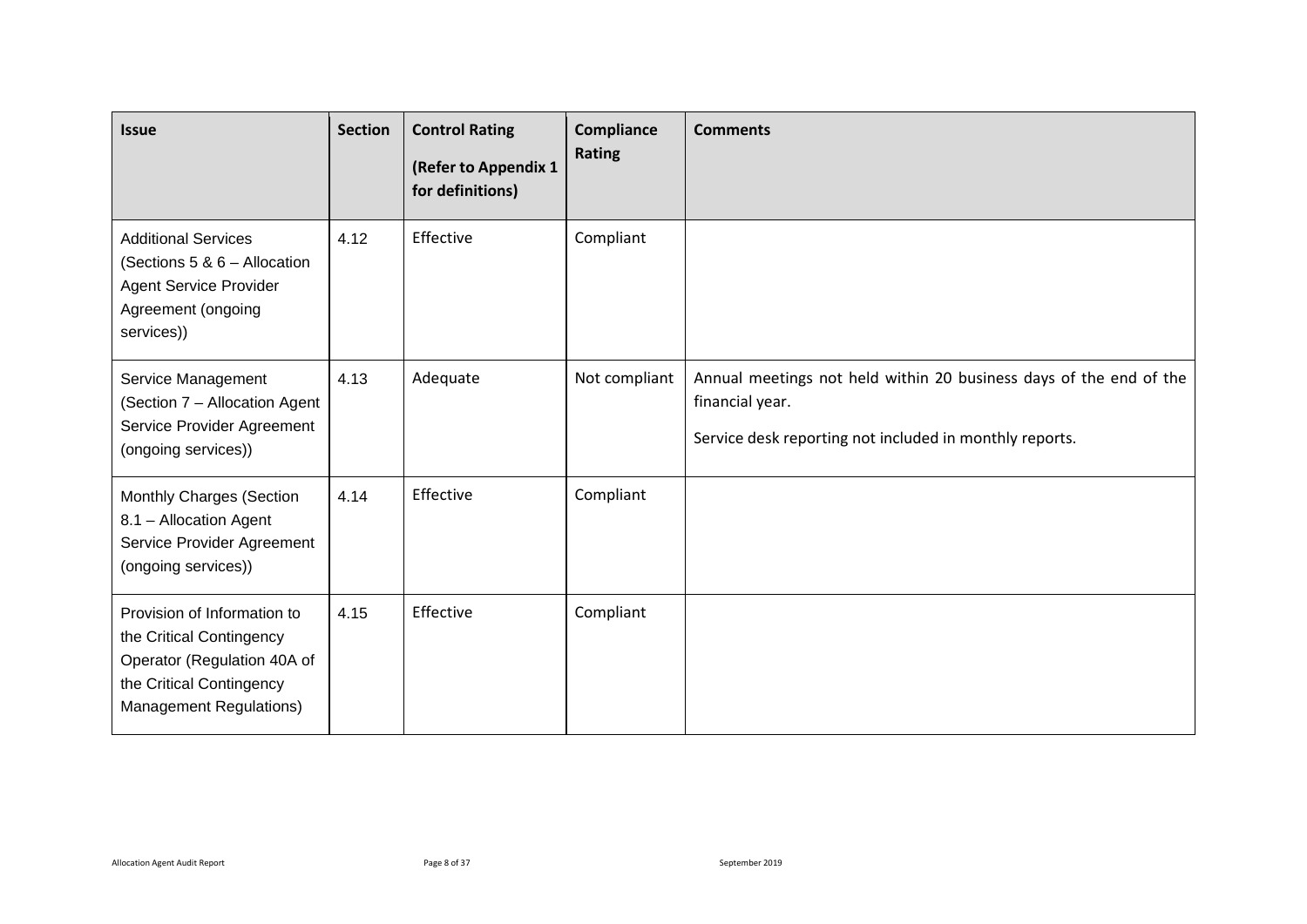| <b>Issue</b>                                                                                        | <b>Section</b> | <b>Control Rating</b><br>(Refer to Appendix 1<br>for definitions) | Compliance<br>Rating | <b>Comments</b>                                                                                                       |
|-----------------------------------------------------------------------------------------------------|----------------|-------------------------------------------------------------------|----------------------|-----------------------------------------------------------------------------------------------------------------------|
| Major Change Audits (Rule<br>65.4 of the Downstream<br><b>Reconciliation Rules)</b>                 | 4.16           | Effective                                                         | Compliant            |                                                                                                                       |
| Event Audits (Rule 66.3 of<br>the Downstream<br><b>Reconciliation Rules)</b>                        | 4.17           | Effective                                                         | Compliant            |                                                                                                                       |
| Use of Estimates (Rule 43 of<br>the Downstream<br><b>Reconciliation Rules)</b>                      | 5.1            | Effective                                                         | Compliant            |                                                                                                                       |
| <b>Correction of Allocations</b><br>(Rule 44 of the Downstream<br><b>Reconciliation Rules)</b>      | 5.2            | Effective                                                         | Compliant            |                                                                                                                       |
| Global Method of Allocation<br>(Rules 45, 48, 49 & 50 of the<br>Downstream Reconciliation<br>Rules) | 5.3            | Effective                                                         | Not compliant        | Allocation totals in the GAR070 are accurate to two decimal places but<br>should be accurate to three decimal places. |
| Calculation of UFG Factor<br>(Rule 46 of the Downstream<br><b>Reconciliation Rules)</b>             | 5.4            | Effective                                                         | Compliant            | Monthly UFG in the GAR070 is accurate to five decimal places but<br>should be accurate to six decimal places.         |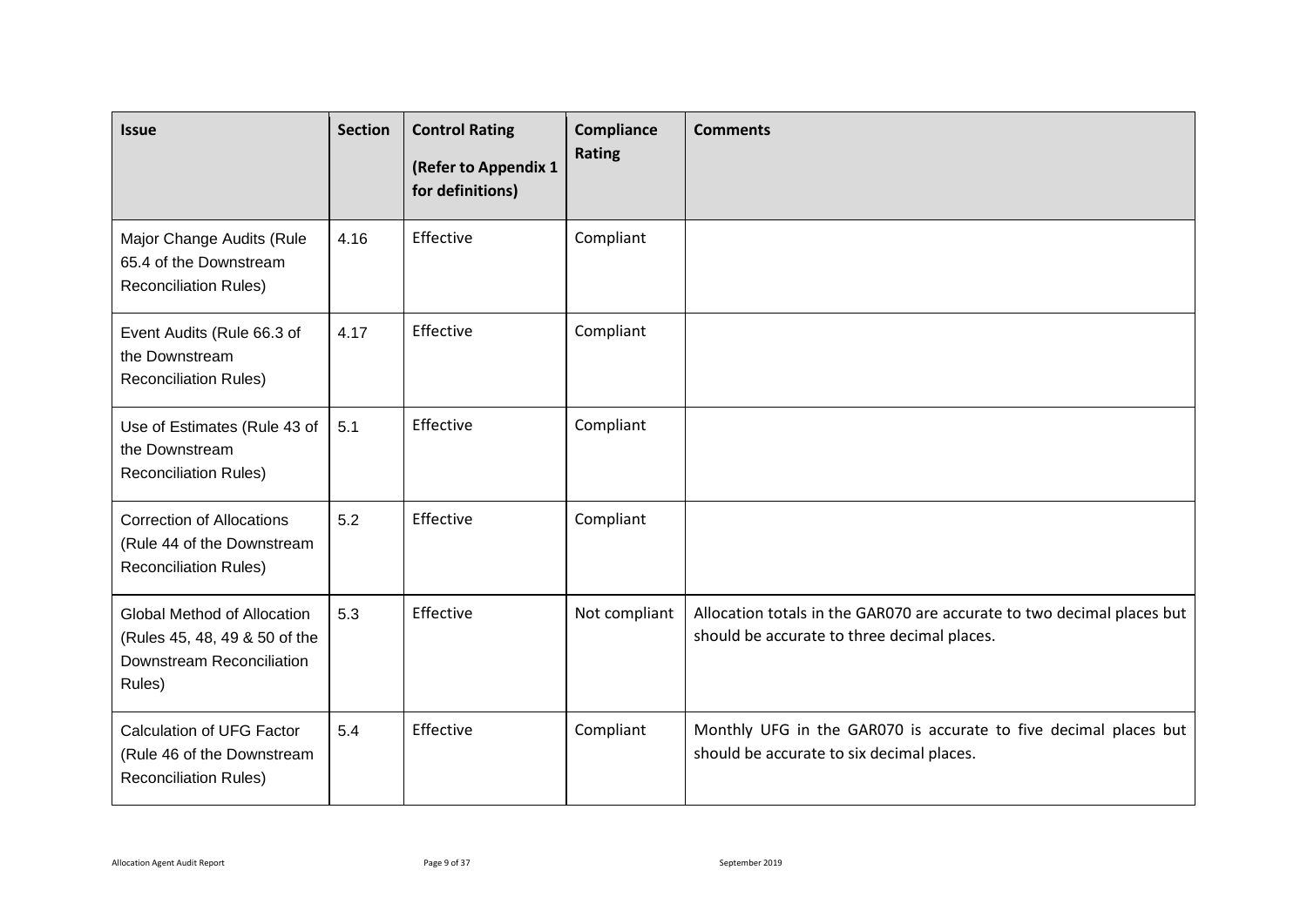| <b>Issue</b>                                                                                                          | <b>Section</b> | <b>Control Rating</b><br>(Refer to Appendix 1<br>for definitions) | Compliance<br>Rating | <b>Comments</b> |
|-----------------------------------------------------------------------------------------------------------------------|----------------|-------------------------------------------------------------------|----------------------|-----------------|
| Correction of an Annual UFG<br>Factor (Rule 46A of the<br>Downstream Reconciliation<br>Rules)                         | 5.5            | Effective                                                         | Compliant            |                 |
| Force Majeure Event During<br><b>Consumption Period (Rule</b><br>47 of the Downstream<br><b>Reconciliation Rules)</b> | 5.6            | Effective                                                         | Compliant            |                 |
| Special Allocation (Rule 51<br>of the Downstream<br><b>Reconciliation Rules)</b>                                      | 5.7            | Effective                                                         | Compliant            |                 |
| <b>Annual Reconciliation (Rule</b><br>52 of the Downstream<br>Reconciliation Rules)                                   | 5.8            | Effective                                                         | Compliant            |                 |
| <b>Allocation Agent Reports</b><br>(Rule 53 of the Downstream<br><b>Reconciliation Rules)</b>                         | 5.9            | Effective                                                         | Compliant            |                 |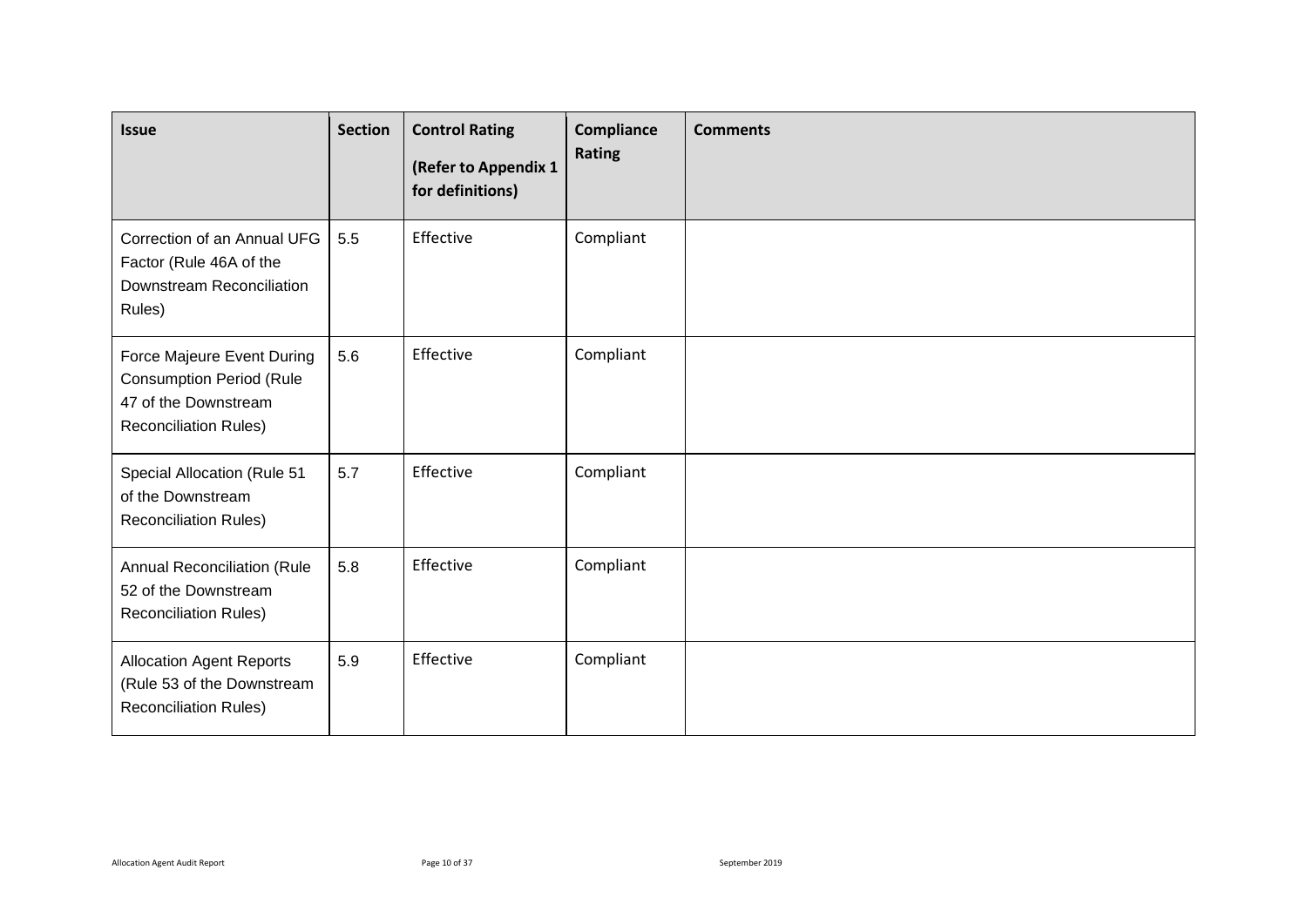| <b>Issue</b>                                                                           | <b>Section</b> | <b>Control Rating</b><br>(Refer to Appendix 1<br>for definitions) | Compliance<br>Rating | <b>Comments</b> |
|----------------------------------------------------------------------------------------|----------------|-------------------------------------------------------------------|----------------------|-----------------|
| Deemed Profiles (Rules 54<br>to 62 of the Downstream<br><b>Reconciliation Rules)</b>   | 5.10           | Effective                                                         | Compliant            |                 |
| <b>Breach Notifications</b><br>(Regulation 11 of the<br><b>Compliance Regulations)</b> | 5.11           | Effective                                                         | Compliant            |                 |
| Service Levels                                                                         | 5.12           | Effective                                                         | Compliant            |                 |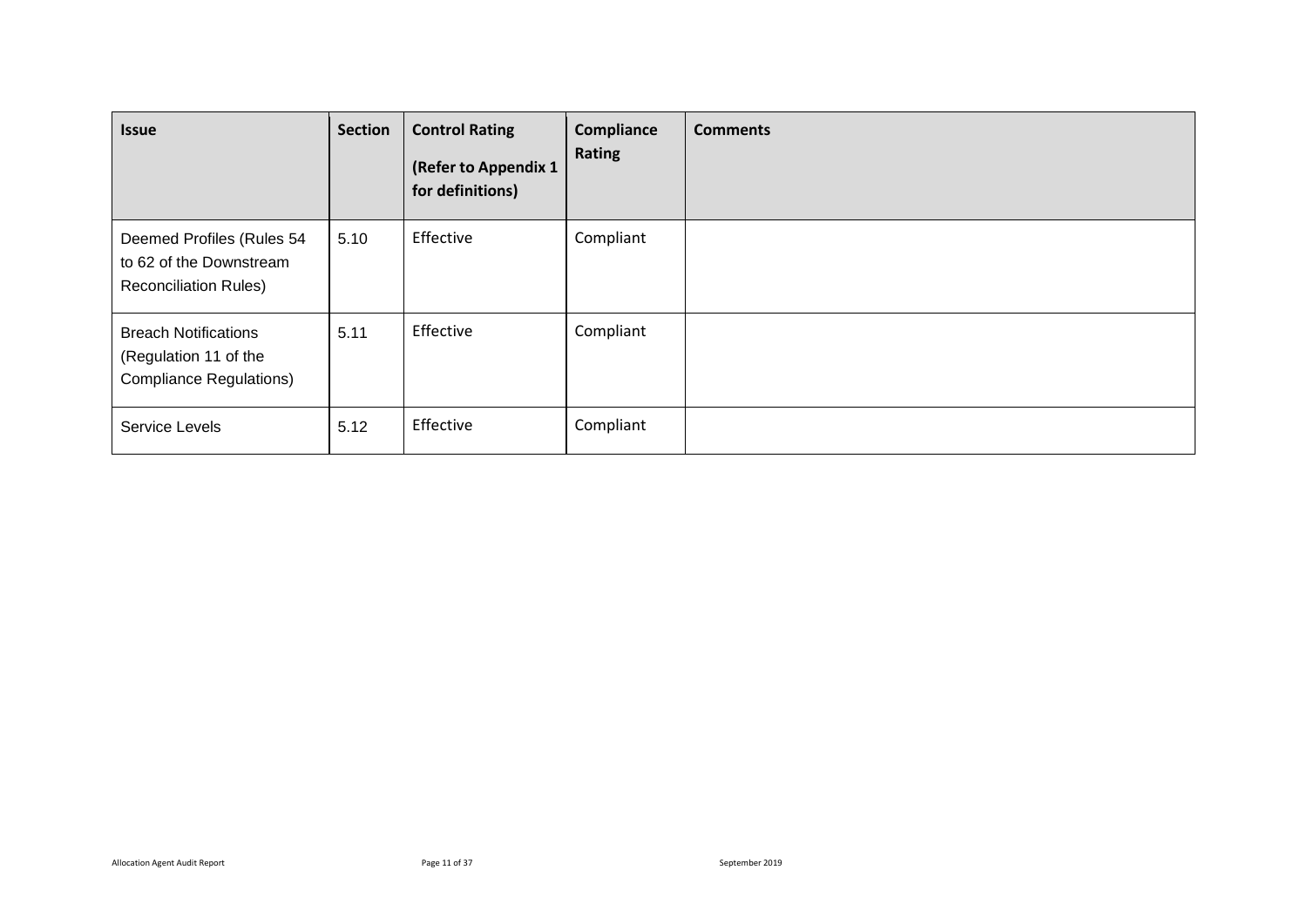#### <span id="page-11-0"></span>**Persons Involved in This Audit**

Auditor:

Steve Woods **Veritek Limited**

EMS personnel assisting in this audit were:

| <b>Name</b>   | <b>Title</b>            |
|---------------|-------------------------|
| Ed Oosterbaan | <b>Business Analyst</b> |

#### <span id="page-11-1"></span>**Draft Audit Report Comments**

A draft audit report was provided to the industry body (GIC), the allocation agent, and allocation participants that I considered had an interest in the report. In accordance with rule 70.3 of the Gas (Downstream Reconciliation) Rules 2008, those parties were given an opportunity to comment on the draft audit report and indicate whether they would like their comments attached as an appendix to the final audit report. No comments were provided; therefore, I have not made any changes to this report.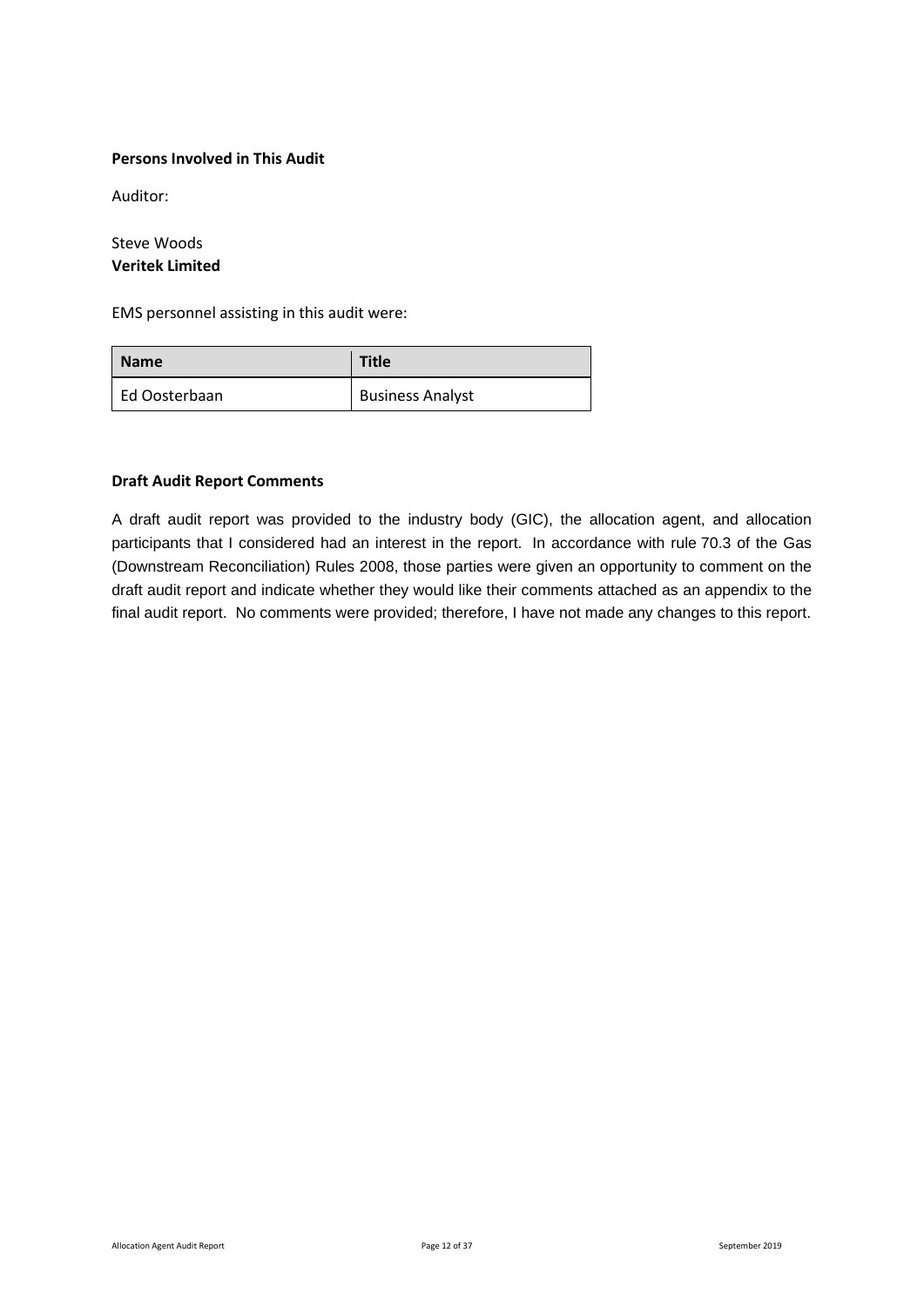### <span id="page-12-0"></span>**Contents**

|          | <b>Executive Summary</b>                                                                                       | $\overline{2}$ |
|----------|----------------------------------------------------------------------------------------------------------------|----------------|
|          | <b>Summary of Report Findings</b>                                                                              | 3              |
|          | Persons Involved in This Audit                                                                                 | 12             |
|          | <b>Draft Audit Report Comments</b>                                                                             | 12             |
| Contents |                                                                                                                | 13             |
| 1.       | <b>Scope of Audit</b>                                                                                          | 16             |
| 2.       | <b>General Compliance</b>                                                                                      | 17             |
| 2.1      | Summary of Previous Audit                                                                                      | 17             |
| 2.2      | Breach Allegations and Compliance Issues                                                                       | 17             |
| 2.3      | Provision of Information to the Auditor (Rule 69)                                                              | 18             |
| 3.       | <b>Contractual Obligations</b>                                                                                 | 18             |
| 3.1      | Business Continuity Planning (Section 3.5 - Allocation Agent Service Provider Agreement<br>(ongoing services)) | 18             |
| 3.2      | Personnel (Section 3.7 – Allocation Agent Service Provider Agreement (general terms))                          | 18             |
| 3.3      | Subcontracting (Section 3.8 – Allocation Agent Service Provider Agreement (general terms))                     | 19             |
| 3.4      | Invoicing and Payment (Section 5.2 & 5.4 - Allocation Agent Service Provider Agreement (general<br>terms))     | 19             |
| 3.5      | Record Keeping (Section 7.1 - Allocation Agent Service Provider Agreement (general terms))                     | 19             |
| 3.6      | Access to Other Information (Section 7.2 – Allocation Agent Service Provider Agreement (general<br>terms))     | 20             |
| 3.7      | Confidential Information (Section 8.2 - Allocation Agent Service Provider Agreement (general<br>terms))        | 20             |
| 3.8      | Media and Marketing (Section 8.4 – Allocation Agent Service Provider Agreement (general terms))                | 20             |
| 3.9      | Insurance Coverage (Rule 10 & Section 13 - Allocation Agent Service Provider Agreement<br>(general terms))     | 20             |
| 3.10     | Force Majeure (Section 14 – Allocation Agent Service Provider Agreement (general terms))                       | 21             |
| 3.11     | Dispute Resolution (Section 15 - Allocation Agent Service Provider Agreement (general terms)) 21               |                |
| 3.12     | Disengagement Plan (Section 17 - Allocation Agent Service Provider Agreement (general terms))                  | 21             |
| 3.13     | Contract Variations (Section 18 - Allocation Agent Service Provider Agreement (general terms)) 21              |                |
| 4.       | Service Management                                                                                             | 21             |
| 4.1      | Allocation Agent Website (Rule 9 of the Downstream Reconciliation Rules)                                       | 21             |
| 4.2      | Performance Standards (Rule 11 of the Downstream Reconciliation Rules)                                         | 22             |
| 4.3      | Allocation Agent Self Reviews (Rules 12 & 13 of the Downstream Reconciliation Rules)                           | 22             |
| 4.4      | Information Exchange File Formats (Rule 25 of the Downstream Reconciliation Rules)                             | 22             |
| 4.5      | Determination of G1M Gas Gates (Rule 25C of the Downstream Reconciliation Rules)                               | 22             |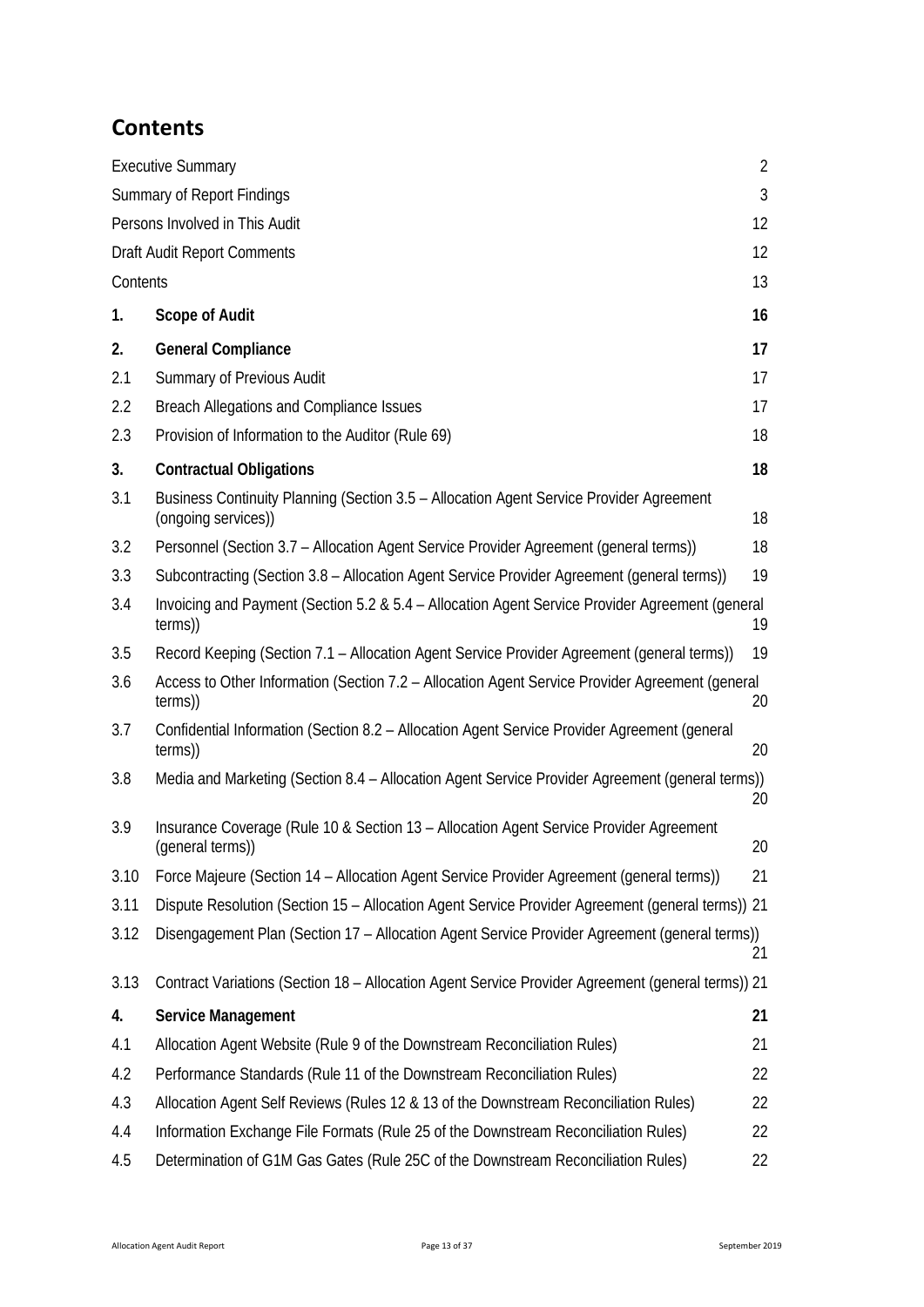| 4.6  | Good Practice Standards (Section 2.2 - Allocation Agent Service Provider Agreement (ongoing<br>services))                                   | 23       |
|------|---------------------------------------------------------------------------------------------------------------------------------------------|----------|
| 4.7  | Industry Body Guidelines (Section 2.3 - Allocation Agent Service Provider Agreement (ongoing<br>services))                                  | 23       |
| 4.8  | Infrastructure Services (Section 3 - Allocation Agent Service Provider Agreement (ongoing<br>services))                                     | 23       |
| 4.9  | Regulatory Functions (Section 4.1 - Allocation Agent Service Provider Agreement (ongoing<br>services))                                      | 24       |
| 4.10 | Additional Obligations (Section 4.2 - Allocation Agent Service Provider Agreement (ongoing<br>services))                                    | 24       |
| 4.11 | Allocation Operations Manual (Section 4.3 - Allocation Agent Service Provider Agreement<br>(ongoing services))                              | 25       |
| 4.12 | Additional Services (Sections 5 & 6 - Allocation Agent Service Provider Agreement (ongoing<br>services))                                    | 25       |
| 4.13 | Service Management (Section 7 - Allocation Agent Service Provider Agreement (ongoing<br>services))<br>4.13.1 Governance                     | 25<br>25 |
|      | 4.13.2 Operational Documents                                                                                                                | 27       |
|      | 4.13.3 Service Desk                                                                                                                         | 27       |
|      | 4.13.4 Incident Management                                                                                                                  | 28       |
|      | 4.13.5 Change Management                                                                                                                    | 28       |
|      | 4.13.6 Security Management                                                                                                                  | 28       |
|      | 4.13.7 Service Level Management                                                                                                             | 28       |
|      | 4.13.8 Service Continuity Management                                                                                                        | 28       |
| 4.14 | Service Levels (Section 4.4 - Allocation Agent Service Provider Agreement (ongoing services)) 28                                            |          |
| 4.15 | Monthly Charges (Section 8.1 - Allocation Agent Service Provider Agreement (ongoing services))                                              | 30       |
| 4.16 | Provision of Information to the Critical Contingency Operator (Regulation 40A of the Critical<br><b>Contingency Management Regulations)</b> | 30       |
| 4.17 | Major Change Audits (Rule 65.4 of the Downstream Reconciliation Rules)                                                                      | 30       |
| 4.18 | Event Audits (Rule 66.3 of the Downstream Reconciliation Rules)                                                                             | 30       |
| 5.   | <b>Allocation Process</b>                                                                                                                   | 31       |
| 5.1  | Use of Estimates (Rule 43 of the Downstream Reconciliation Rules)                                                                           | 31       |
| 5.2  | Correction of Allocations (Rule 44 of the Downstream Reconciliation Rules)                                                                  | 31       |
| 5.3  | Global Method of Allocation (Rules 45, 48, 49 & 50 of the Downstream Reconciliation Rules)                                                  | 32       |
| 5.4  | Calculation of UFG Factor (Rule 46 of the Downstream Reconciliation Rules)                                                                  | 34       |
| 5.5  | Correction of an Annual UFG Factor (Rule 46A of the Downstream Reconciliation Rules)                                                        | 34       |
| 5.6  | Force Majeure Event During Consumption Period (Rule 47 of the Downstream Reconciliation<br>Rules)                                           | 34       |
| 5.7  | Special Allocation (Rule 51 of the Downstream Reconciliation Rules)                                                                         | 34       |
| 5.8  | Annual Reconciliation (Rule 52 of the Downstream Reconciliation Rules)                                                                      | 35       |
| 5.9  | Allocation Agent Reports (Rule 53 of the Downstream Reconciliation Rules)                                                                   | 35       |
|      |                                                                                                                                             |          |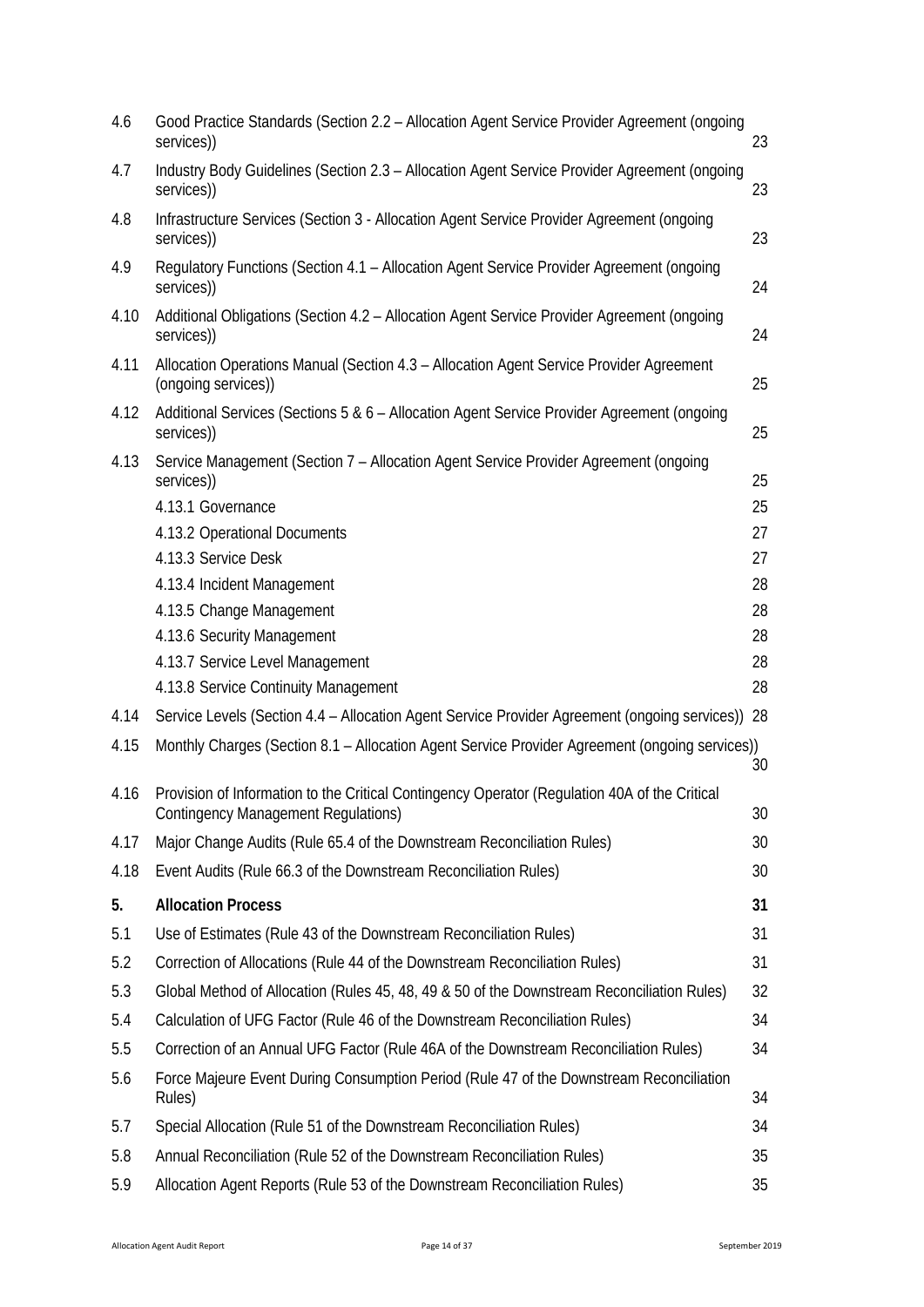| 5.10 | Deemed Profiles (Rules 54 to 62 of the Downstream Reconciliation Rules) | 36  |
|------|-------------------------------------------------------------------------|-----|
| 5.11 | Breach Notifications (Regulation 11 of the Compliance Regulations)      | 36  |
|      | Appendix 1 – Control Rating Definitions                                 | 37. |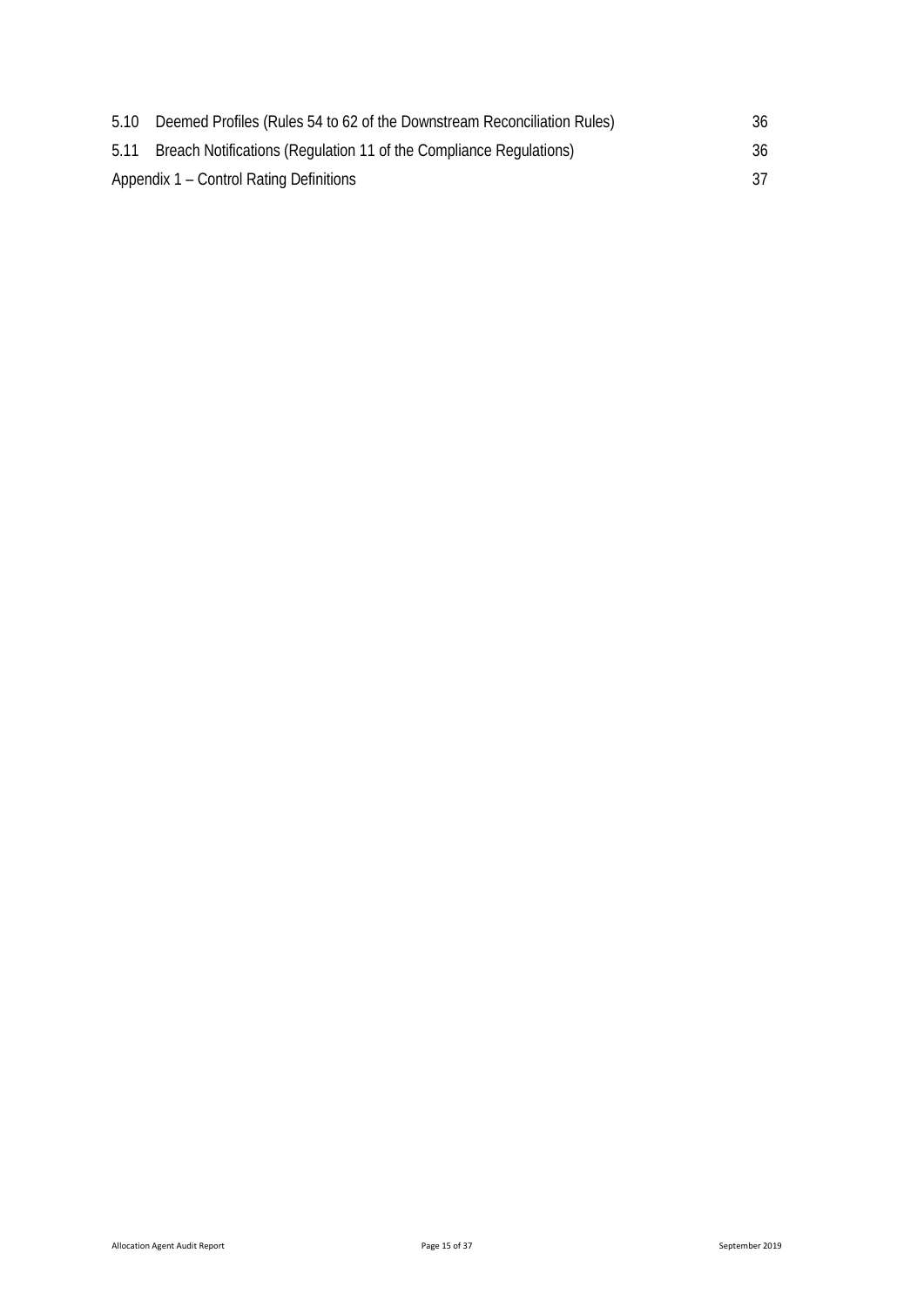#### <span id="page-15-0"></span>**1. Scope of Audit**

Under Part 4 of the Gas (Downstream Reconciliation) Rules 2008 (the Downstream Reconciliaiton Rules), Gas Industry Co must arrange performance audits of the Allocation Agent and allocation participants at regular intervals. The purpose of the performance audit is to assess:

- (a) the performance of the Allocation Agent or that allocation participant in terms of compliance with these rules;
- (b) the systems and processes of the Allocation Agent or that allocation participant that have been put in place to enable compliance with these rules;
- (c) whether, after the implementation of an intended change notified under rule 65.4, the Allocation Agent or that allocation participant will be, or will be able to be, compliant with these rules.

In addition, under Part 6 of the Allocation Agent Service Provider Agreement (general terms), Gas Industry Co may audit the Allocation Agent, in accordance with Part 4 of the Downstream Reconciliation Rules and either together with or separately from any other audit under that Part, for the purpose of:

- (a) auditing the accuracy of the Allocation Agent's invoices under the Agreement and/or the Allocation Agent's reporting of its performance against the service levels and other performance standards under the Allocation Agent Service Provider Agreement; and/or
- (b) otherwise allowing the auditor to satisfy itself that the Allocation Agent is complying with its obligations under the Allocation Agent Service Provider Agreement.

This audit has considered compliance with the relevant Downstream Reconciliation Rules and with the Allocation Agent Service Provider Agreement. The audit was conducted in accordance with terms of reference provided by Gas Industry Co and in accordance with the "Guideline note for rules 65 to 75: the commissioning and carrying out of performance audits and event audits" V3.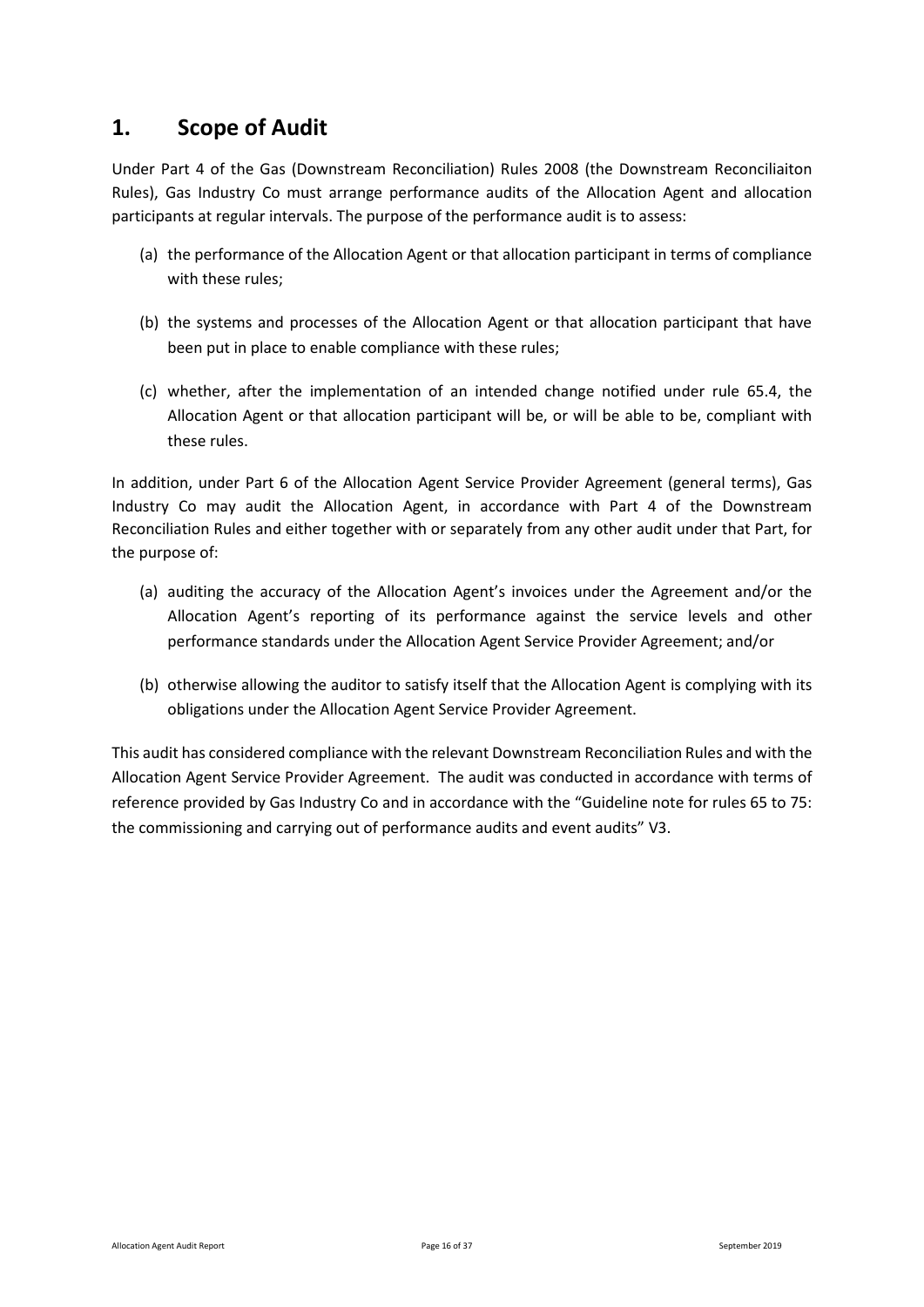### <span id="page-16-0"></span>**2. General Compliance**

#### <span id="page-16-1"></span>**2.1 Summary of Previous Audit**

This is the first audit conducted for EMS as the Allocation Agent.

#### <span id="page-16-2"></span>**2.2 Breach Allegations and Compliance Issues**

In this section I've recorded breach allegations in relation to the Downstream Reconciliation Rules and "issues" where findings did not meet the requirements of certain agreements or specifications.

The tables below show that only one breach allegation is made, in relation to insurance cover. There were six examples where the audit findings did not match the requirements of the Allocation Agent Service Provider Agreement. Manual calculations of a selection of allocation outputs found that the results did not match to the required number of decimal places in two cases.

| <b>Breach Allegation</b>                                  | Rule | Section in this report |
|-----------------------------------------------------------|------|------------------------|
| EMS does not have professional indemnity insurance cover. | 10   | 2.8                    |

| <b>Issue</b>                                                                                                          | <b>Section in Service</b><br>Provider<br><b>Agreement</b> | Section in this report |
|-----------------------------------------------------------------------------------------------------------------------|-----------------------------------------------------------|------------------------|
| EMS has not provided certificates of insurance to the<br>Industry Body.                                               | $13.1(a)$ – general<br>terms                              | 3.9                    |
| EMS does not have professional indemnity insurance cover.                                                             | $13.1(b)$ – general<br>terms                              | 3.9                    |
| One outage of more than two hours in April 2019                                                                       | $3.5 -$ ongoing<br>services                               | 4.8                    |
| Annual meetings not held within 20 business days of the<br>end of the financial year.                                 | $7.1 -$ ongoing<br>services                               | 4.13.1                 |
| Service desk reporting not included in monthly reports.                                                               | $7.1(b)$ – ongoing<br>services                            | 4.13.1                 |
| Allocation totals in the GAR070 are accurate to two decimal<br>places but should be accurate to three decimal places. | Section 7.5 of the<br>functional<br>specification         | 5.3                    |
| Monthly UFG in the GAR070 is accurate to five decimal<br>places but should be accurate to six decimal places.         | Section 7.5 of the<br>functional<br>specification         | 5.4                    |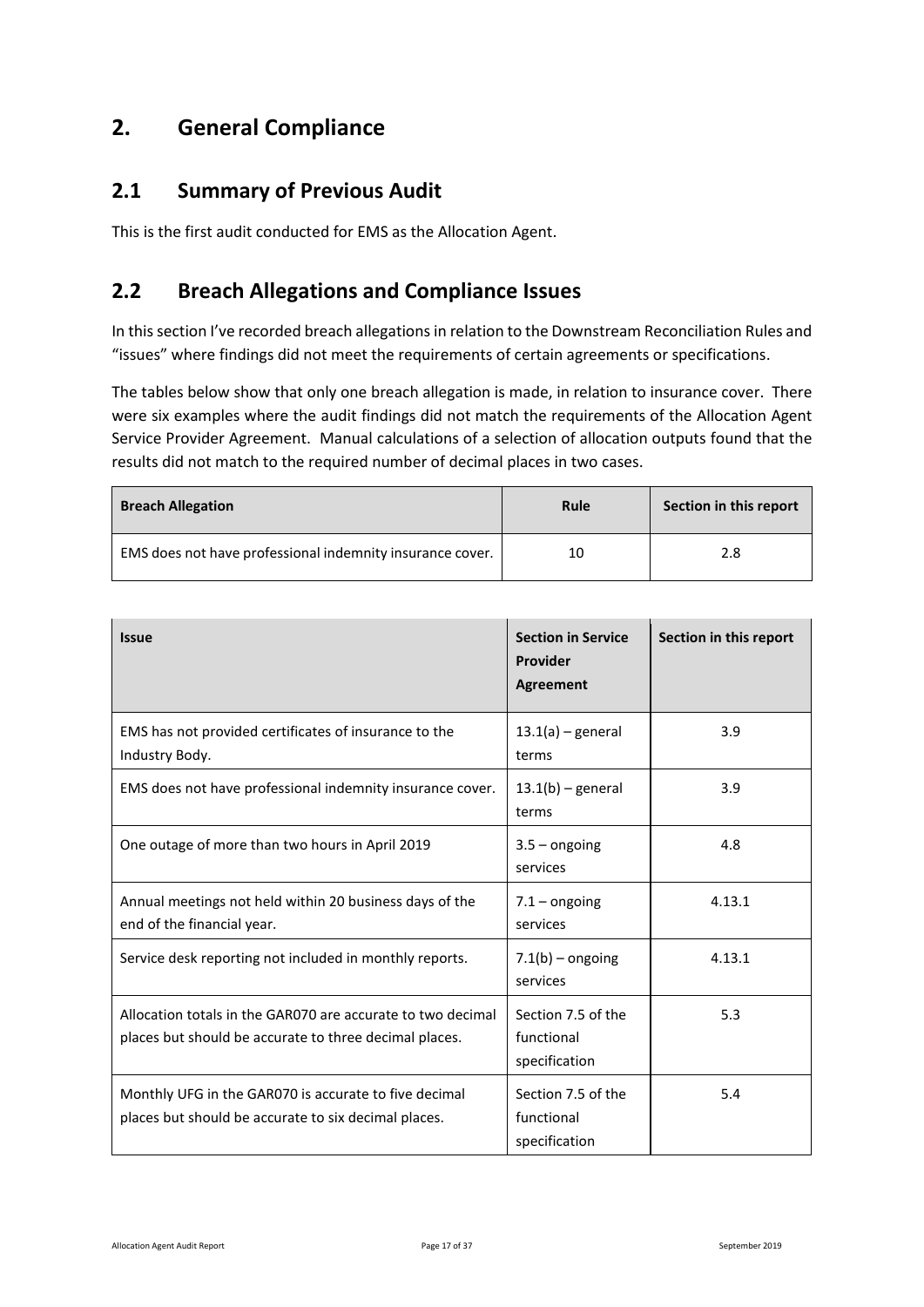### <span id="page-17-0"></span>**2.3 Provision of Information to the Auditor (Rule 69)**

In conducting this audit, the auditor may request any information from the Allocation Agent, the Industry Body and any Allocation Participant.

<span id="page-17-1"></span>Information was provided by EMS in a timely manner in accordance with this rule.

### **3. Contractual Obligations**

### <span id="page-17-2"></span>**3.1 Business Continuity Planning (Section 3.5 – Allocation Agent Service Provider Agreement (ongoing services))**

Section 3.5 of the Allocation Agent Service Provider Agreement (general terms) requires the Service Provider to document, implement and maintain Good Practice business continuity (including disaster recovery) arrangements.

I reviewed EMS's business continuity plan, which is comprehensive and includes checklists for all relevant tasks. Allocation can be conducted remotely if the premises cannot be accessed. This arrangement was tested when EMS's new premises were unable to be accessed due to a water leak at the time they moved buildings.

There is a nightly backup of the production environment onto disk. Every two weeks the nightly backups are saved to tape, which is stored securely. The production environment is located in Auckland and there is an alternative disaster recovery environment in Christchurch.

Disaster recovery tests are conducted at least annually. Successful tests were conducted in June 2018, March 2019 and August 2019.

### <span id="page-17-3"></span>**3.2 Personnel (Section 3.7 – Allocation Agent Service Provider Agreement (general terms))**

Section 3.7 of the Allocation Agent Service Provider Agreement (general terms) requires the Service Provider to ensure its personnel comply with all policies, procedures and codes of conduct notified by the Industry Body, including those dealing with conduct, security and confidentiality. The Service Provider will notify the Industry Body immediately on becoming aware of any non-compliance with the Industry Body's policies, requests or instructions by any of its Personnel. The Industry Body may at any time, on reasonable grounds, request that the Service Provider removes any of its Personnel from provision of any or all of the Services or Deliverables, and the Service Provider will immediately comply with that request unless it can demonstrate that the removal of the Personnel will have a material and detrimental effect on the Service Provider's ability to perform the Services (in which case the parties will use all reasonable endeavours to promptly agree on a satisfactory way to resolve the situation).

I checked employment agreements and training processes to determine compliance. Employment agreements contain a confidentiality clause, which requires employees not to disclose confidential information. Confidential information is clearly defined in the employment agreements. EMS has a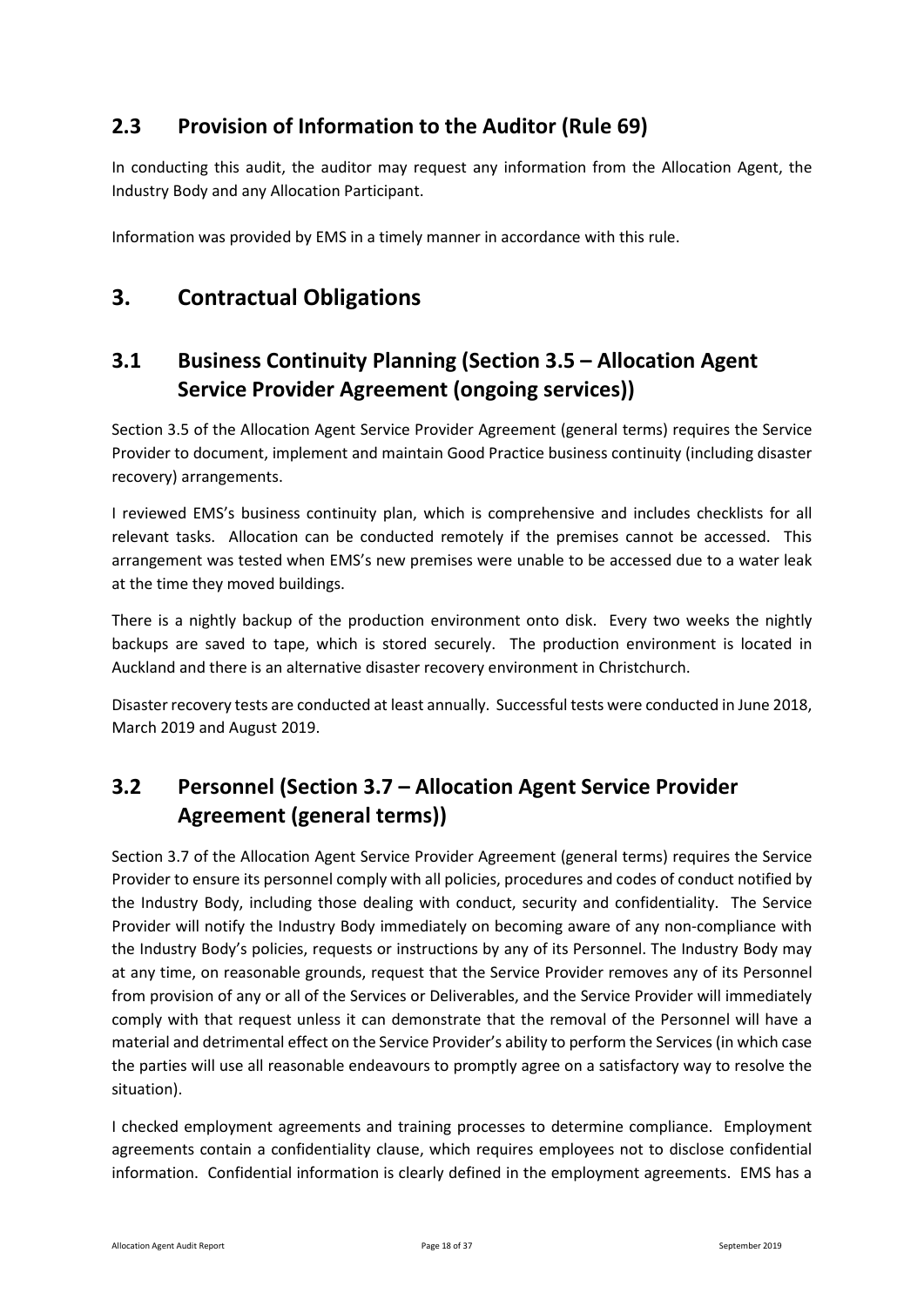detailed and robust training program, which ensures several people can conduct allocation tasks. I recommend EMS develops a training and competency matrix showing all relevant personnel and the dates they were trained and deemed competent.

#### **Recommendation – Training and competency matrix**

Develop a training and competency matrix showing all relevant personnel and the dates they were trained and deemed competent.

No examples of non-compliance were identified.

### <span id="page-18-0"></span>**3.3 Subcontracting (Section 3.8 – Allocation Agent Service Provider Agreement (general terms))**

The Service Provider may appoint a subcontractor to perform any of their responsibilities under the Agreement provided the subcontract is only for goods or services that are incidental to, or do not otherwise represent a material part of, the Service Provider's obligations.

Some IT functions are outsourced, but EMS does not subcontract any of their core responsibilities.

### <span id="page-18-1"></span>**3.4 Invoicing and Payment (Section 5.2 & 5.4 – Allocation Agent Service Provider Agreement (general terms))**

The Service Provider will invoice the Charges in accordance with clause 8.1 of the Allocation Agent Service Provider Agreement (ongoing services) and will ensure that each such invoice is a valid tax invoice under the Goods and Services Tax Act 1985. The Service Provider will include sufficient details in each invoice to enable the Industry Body to identify the particular Deliverables and Services which are the subject of the invoice, and the Charges for each item.

EMS provided a copy of a recent "monthly fee" invoice, which I confirmed was a valid tax invoice. EMS also provided supporting documentation for a recent operational change. This documentation contained a description of the change, impact assessment, plan and an approval section. I consider this meets the requirement to identify the deliverables and services.

### <span id="page-18-2"></span>**3.5 Record Keeping (Section 7.1 – Allocation Agent Service Provider Agreement (general terms))**

The Service Provider will keep full, true and up-to-date accurate records, books of account and documentation in relation to all material aspects of its activities under the Agreement, the Services, the Deliverables, and the Charges, to a level of detail, completeness and accuracy consistent with Good Practice. The Service Provider will retain the same for not less than three years after the end of the Term.

Allocation information is stored in an orderly manner. All approved change requests are managed through the change management tool, which I reviewed during the audit. EMS demonstrated that records were available for all allocation related activities for the entire period of the agreement.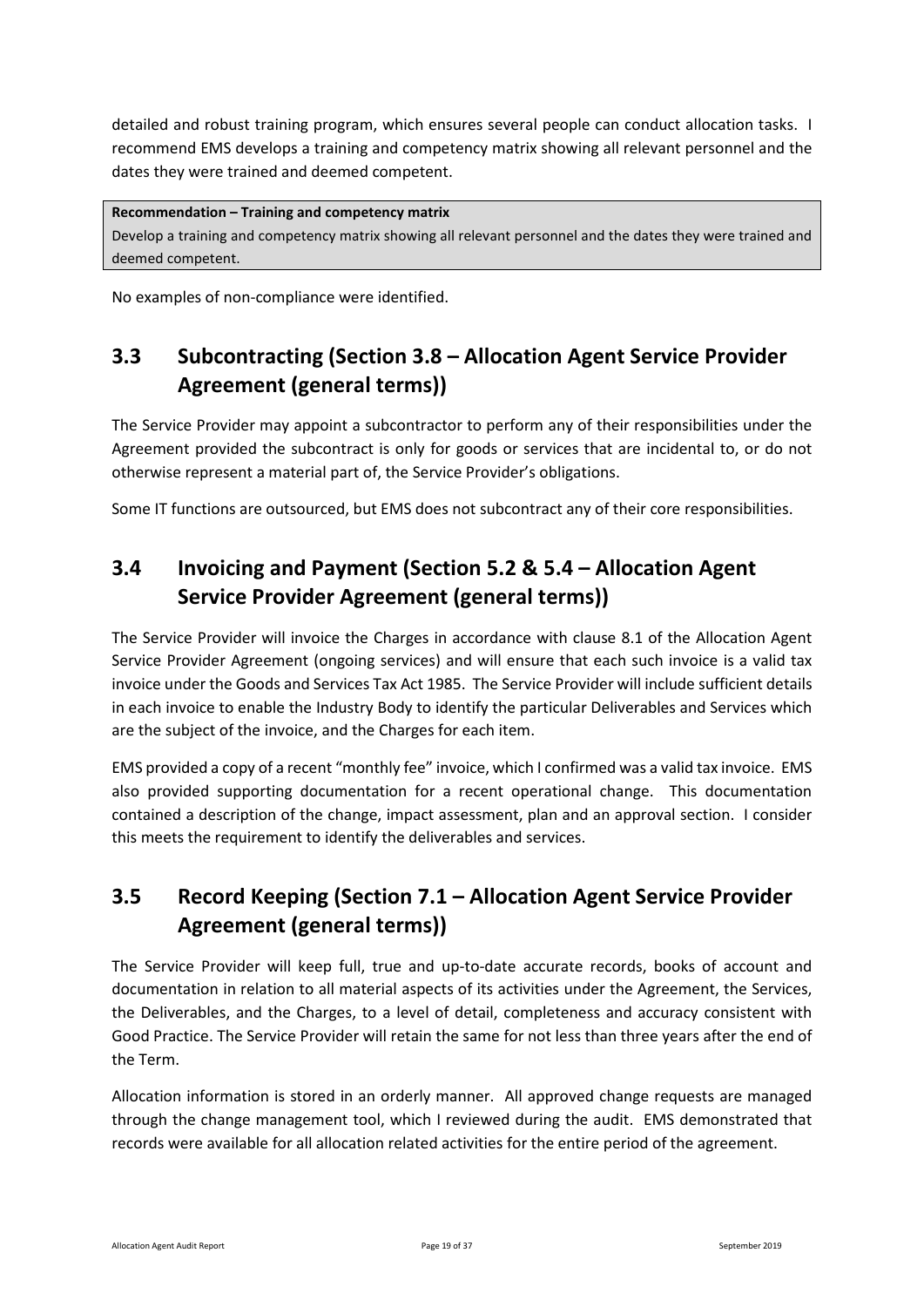### <span id="page-19-0"></span>**3.6 Access to Other Information (Section 7.2 – Allocation Agent Service Provider Agreement (general terms))**

The Service Provider will provide the Industry Body or its duly authorised agents (as the case may be) with any documentation, information and explanations requested by the Industry Body on reasonable notice, regarding the Services and Deliverables and/or any invoice issued under the Agreement

The Industry Body has not requested any information in accordance with this clause.

### <span id="page-19-1"></span>**3.7 Confidential Information (Section 8.2 – Allocation Agent Service Provider Agreement (general terms))**

The Service Provider will ensure confidential information is not disclosed and will ensure it is secure against theft, loss or unauthorised disclosure.

As mentioned in **section 3.2**, EMS has appropriate clauses in employment agreements regarding confidentiality. EMS ensures only public information is shared during communication with industry participants. I checked an example where consumption information was shared during an investigation and the information was limited to publicly available GAR070 figures.

EMS has password protection and virus protection in place.

### <span id="page-19-2"></span>**3.8 Media and Marketing (Section 8.4 – Allocation Agent Service Provider Agreement (general terms))**

The Service Provider will consider any potential media issues that may arise in relation to the supply of the Services and provide the Industry Body with reasonable notice of any such potential media issues.

EMS does not conduct any marketing activity. Their policy does not allow anyone except the Communications Team to liaise with the media.

### <span id="page-19-3"></span>**3.9 Insurance Coverage (Rule 10 & Section 13 – Allocation Agent Service Provider Agreement (general terms))**

The Rules require that the Service Provider must at all times maintain any insurance cover that is required by the Allocation Agent Service Provider Agreement, on the terms and in respect of risks prescribed by the Industry Body, with an insurer approved by the Industry Body. The Allocation Agent Service Provider Agreement requires the insurance coverage to include:

(a) general third-party liability insurance cover for an amount not less than \$10 million per event; and (b) professional indemnity insurance cover for an amount not less than \$10 million per event.

EMS has third party liability insurance for a higher amount than is stipulated, but they do not have professional indemnity insurance. Clause 13.2 of the Allocation Agent Service Provider Agreement (general terms) requires EMS to provide Gas Industry Co with a certificate of insurance within one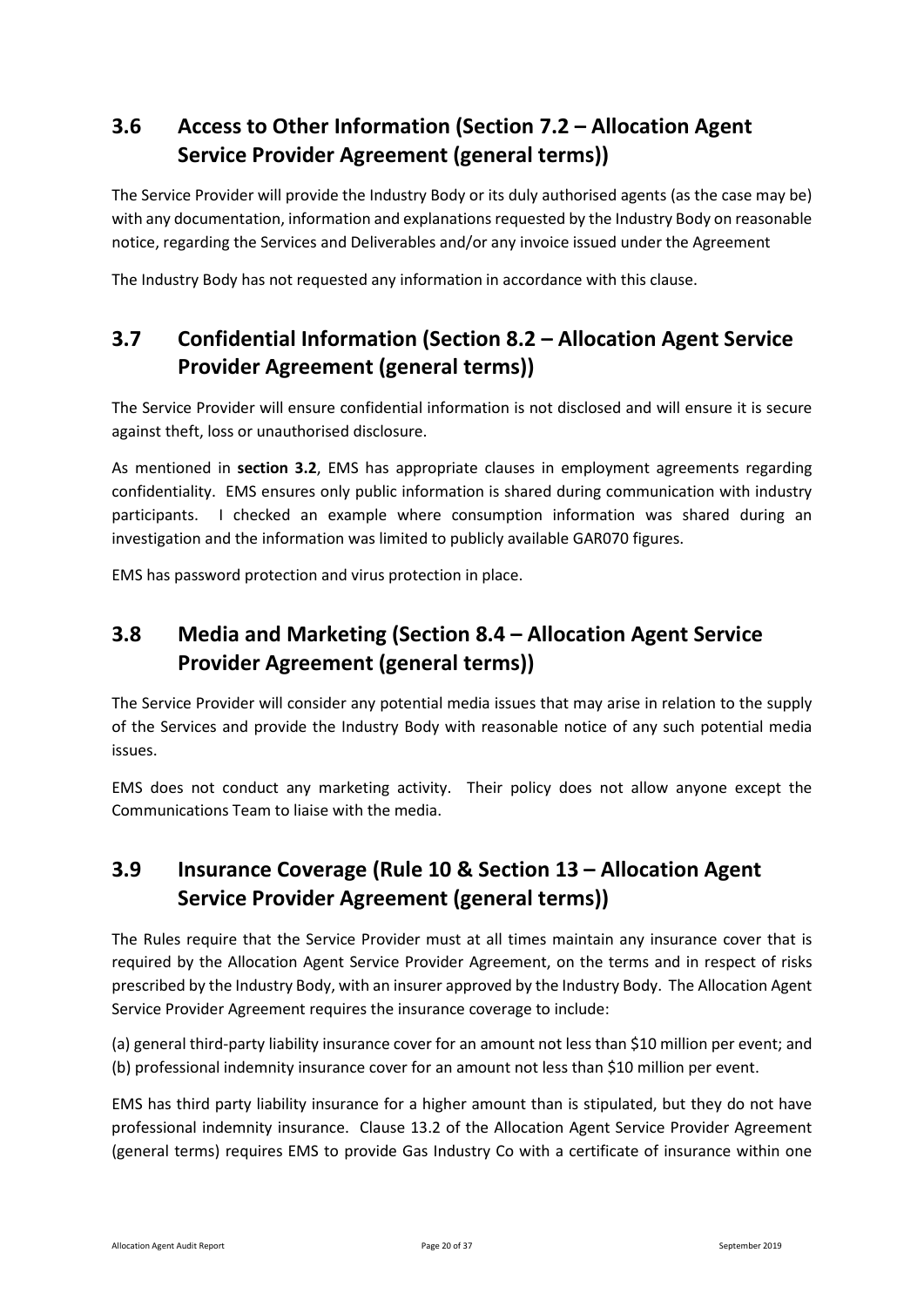month of signing the Allocation Agent Service Provider Agreement and following each policy renewal. EMS has not provided these confirmations.

| <b>Subject</b>     | Report<br><b>Section</b> | Clause/Rule                                                                                                                                           | <b>Issue</b>                                                          |
|--------------------|--------------------------|-------------------------------------------------------------------------------------------------------------------------------------------------------|-----------------------------------------------------------------------|
| Insurance<br>cover | 3.9                      | Rule 10 of the Downstream<br><b>Reconciliation Rules.</b><br>Section 13.1(b) of the Allocation Agent<br>Service Provider Agreement (general<br>terms) | EMS does not have professional<br>indemnity insurance cover.          |
| Insurance<br>cover | 3.9                      | Clause 13.1(a) of the Allocation Agent<br>Service Provider Agreement (general<br>terms)                                                               | EMS has not provided certificates of<br>insurance to Gas Industry Co. |

### <span id="page-20-0"></span>**3.10 Force Majeure (Section 14 – Allocation Agent Service Provider Agreement (general terms))**

<span id="page-20-1"></span>No force majeure events have occurred.

### **3.11 Dispute Resolution (Section 15 – Allocation Agent Service Provider Agreement (general terms))**

<span id="page-20-2"></span>No disputes have occurred.

### **3.12 Disengagement Plan (Section 17 – Allocation Agent Service Provider Agreement (general terms))**

<span id="page-20-3"></span>A disengagement plan has not been required or requested.

### **3.13 Contract Variations (Section 18 – Allocation Agent Service Provider Agreement (general terms))**

<span id="page-20-4"></span>There have not been any contract variations.

#### **4. Service Management**

### <span id="page-20-5"></span>**4.1 Allocation Agent Website (Rule 9 of the Downstream Reconciliation Rules)**

The Allocation Agent must operate a website for the purpose of publishing information under the rules. The website must be functional and available to the public. The Allocation Agent must ensure the information on the website is accurate and up to date. The Allocation Agent must publish on the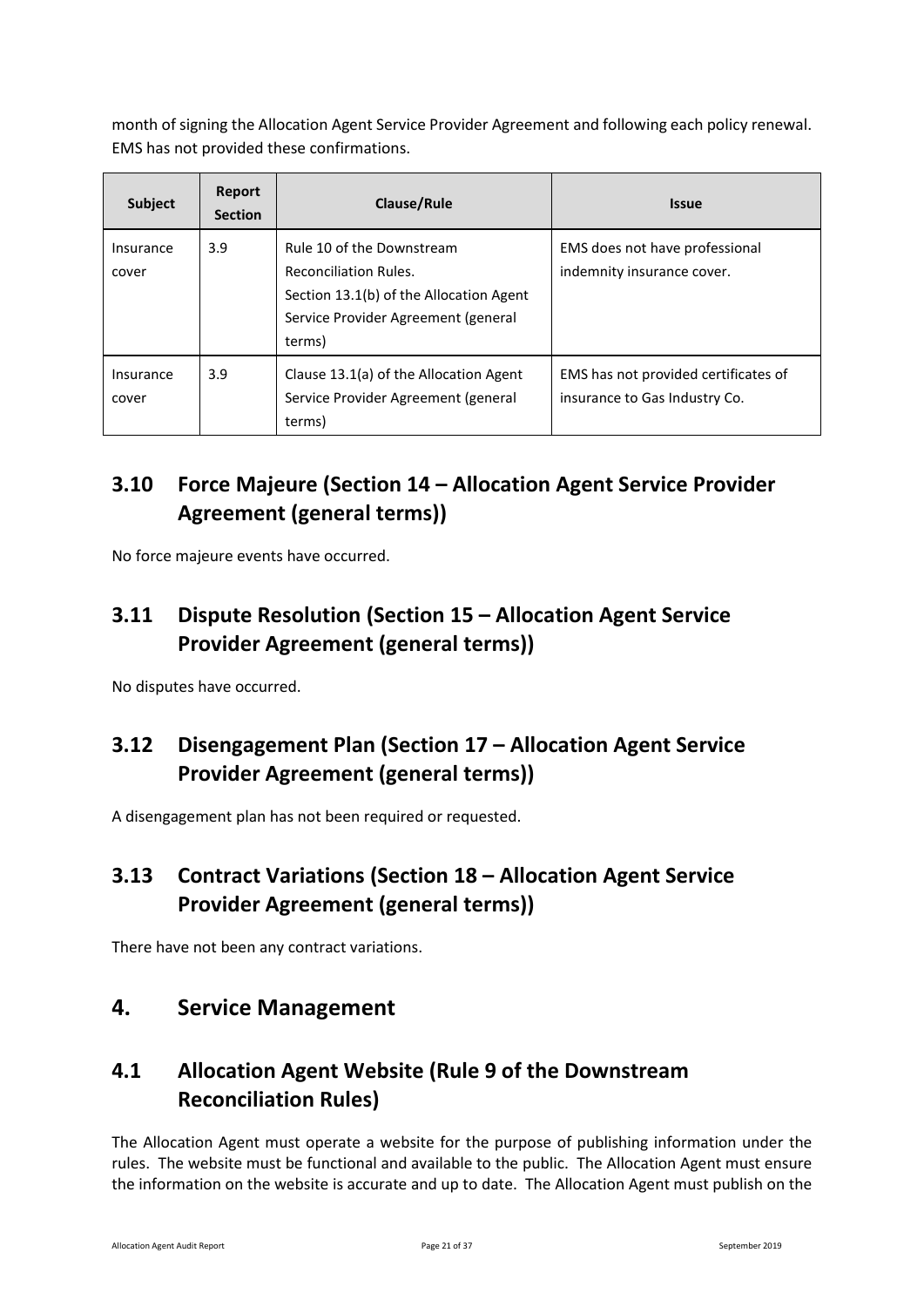website all information provided to it by the Industry Body. The Allocation Agent must not publish any information that it considers is confidential or commercially sensitive.

EMS has a website at [https://www.gasreconciliation.co.nz/home.](https://www.gasreconciliation.co.nz/home) The website is available to the public. I confirmed that the "downloads" were up to date for GAR060, GAR070, GAR080 and GAR090 files. The "Resources" page was checked and is up to date. Gas Industry Co confirmed that EMS has published all information they have been requested to publish.

### <span id="page-21-0"></span>**4.2 Performance Standards (Rule 11 of the Downstream Reconciliation Rules)**

The Industry Body and the Allocation Agent must, at the beginning of the term of the appointment and at the beginning of each financial year, seek to agree on a set of performance standards against which the Allocation Agent's performance must be reported and measured at the end of the financial year.

Performance standards were agreed in October 2013 and these are documented in the Allocation Agent Service Provider Agreement (ongoing services) dated 04/10/13. There have not been any changes to these services since that date.

### <span id="page-21-1"></span>**4.3 Allocation Agent Self Reviews (Rules 12 & 13 of the Downstream Reconciliation Rules)**

The Allocation Agent must conduct, on a monthly basis, a self-review of its performance, concentrating on compliance with the rules, terms of the Allocation Agent Service Provider Agreement and any performance standards agreed with the Industry Body. A report must be provided to the Industry Body on the last business day of each month.

I checked the last 12 monthly reports, confirming that self-reviews are conducted. The content of the reports includes compliance with the Downstream Reconciliation Rules and the Allocation Agent Service Provider Agreement, as required by Rule 13.

### <span id="page-21-2"></span>**4.4 Information Exchange File Formats (Rule 25 of the Downstream Reconciliation Rules)**

The Industry Body may give notice specifying one or more information exchange file formats that the Allocation Agent must provide information in. The new format must be used within three months of receiving notification.

<span id="page-21-3"></span>Gas Industry Co confirmed there have been no recent changes to information exchange file formats.

## **4.5 Determination of G1M Gas Gates (Rule 25C of the Downstream Reconciliation Rules)**

The Allocation Agent will determine and publish the G1M gas gates in accordance with the G1M criteria for each gas year, by the 1st business day of July in the previous gas year.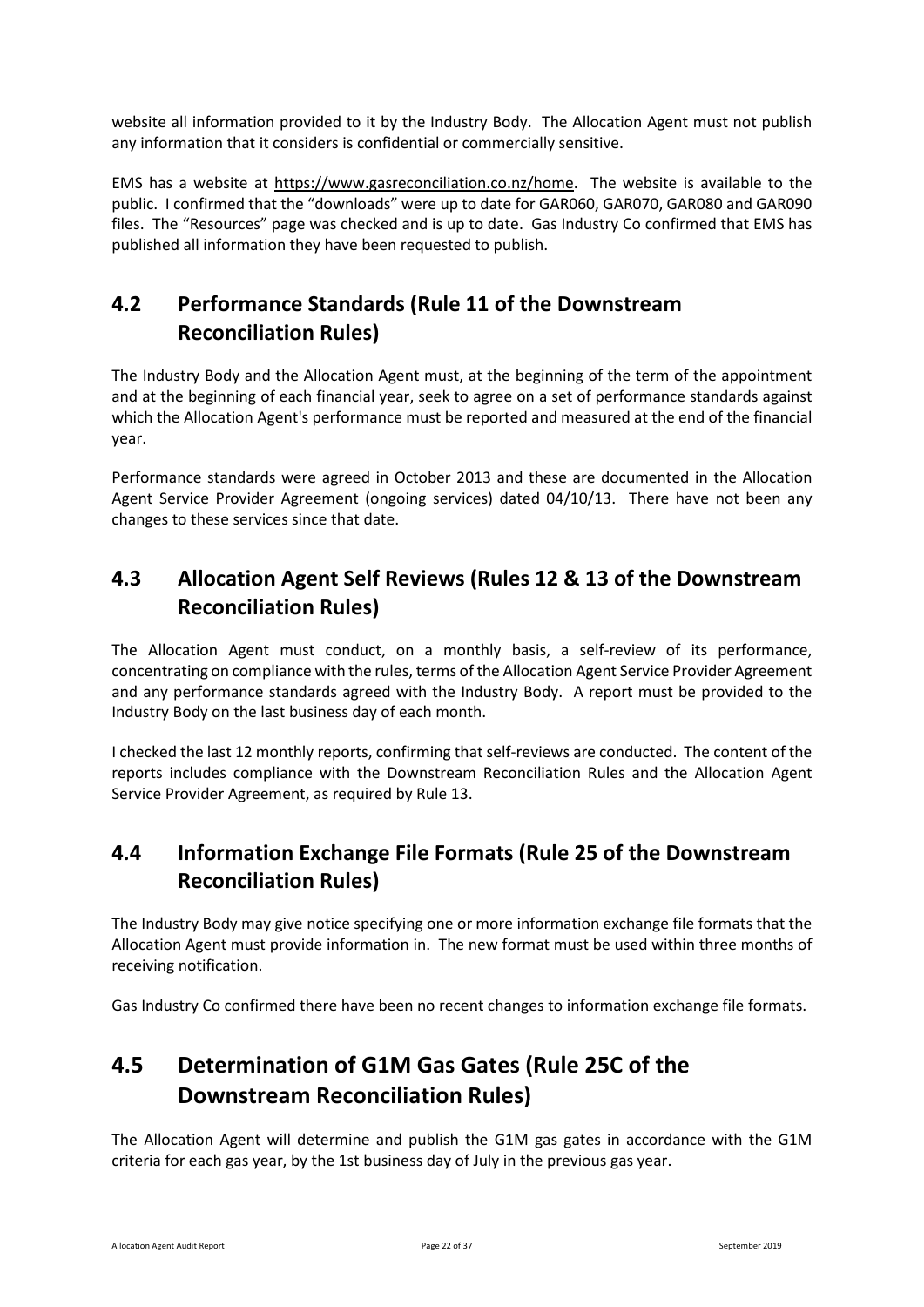The G1M gas gates were determined and published on the Allocation Agent website prior to July  $1<sup>st</sup>$ for the previous two years.

### <span id="page-22-0"></span>**4.6 Good Practice Standards (Section 2.2 – Allocation Agent Service Provider Agreement (ongoing services))**

The Service Provider will provide all Services in accordance with Good Practice; and ensure all Deliverables meet Good Practice.

I checked EMS's controls with regard to ongoing services and change management to determine compliance. EMS has strong controls in place to ensure all allocation activities are accurate and timeliness targets are met. Checklists are used to ensure all tasks are undertaken as required. The change management and change control systems contain details of all incidents, including their resolution. This system is also used to monitor and track changes to systems or processes.

### <span id="page-22-1"></span>**4.7 Industry Body Guidelines (Section 2.3 – Allocation Agent Service Provider Agreement (ongoing services))**

The Service Provider will use all reasonable endeavours to comply with all guidelines on the Downstream Reconciliation Rules and Switching Rules that may be published by the Industry Body from time to time.

The only relevant guideline is the "Market Administrator Guidelines on the Materiality of Breaches of the Gas (Switching Arrangements) Rules 2008 and the Gas (Downstream Reconciliation) Rules 2008", clarifying when the Allocation Agent should allege breaches of rule 37. EMS has complied with this guideline.

### <span id="page-22-2"></span>**4.8 Infrastructure Services (Section 3 - Allocation Agent Service Provider Agreement (ongoing services))**

The Allocation Agent is required to provide, operate and support appropriate infrastructure to ensure the service levels in Section 3.5 of the Allocation Agent Service Provider Agreement (ongoing services) are met.

**Section 3.1** describes the business continuity, disaster recovery and data security arrangements.

**Section 4.1** records that the website design and provision meet the required standards.

The table below shows the agreed service levels and lists one issue from the last two years.

| <b>Service</b> | <b>Definition</b>                                                                                                                     | <b>Calculation</b>                                                      | Level                                                                                 | <b>Exceptions</b>                         |
|----------------|---------------------------------------------------------------------------------------------------------------------------------------|-------------------------------------------------------------------------|---------------------------------------------------------------------------------------|-------------------------------------------|
| Availability   | The period of time during<br>which the Allocation<br>System is fully functioning<br>and available with the<br>Application Data to all | Per calendar<br>month (excluding<br>Agreed<br>Maintenance<br>Windows in | No more than one<br>Outage, and that<br>Outage must last<br>for less than 2<br>hours. | 2.5-hour portal<br>outage on<br>16/04/19. |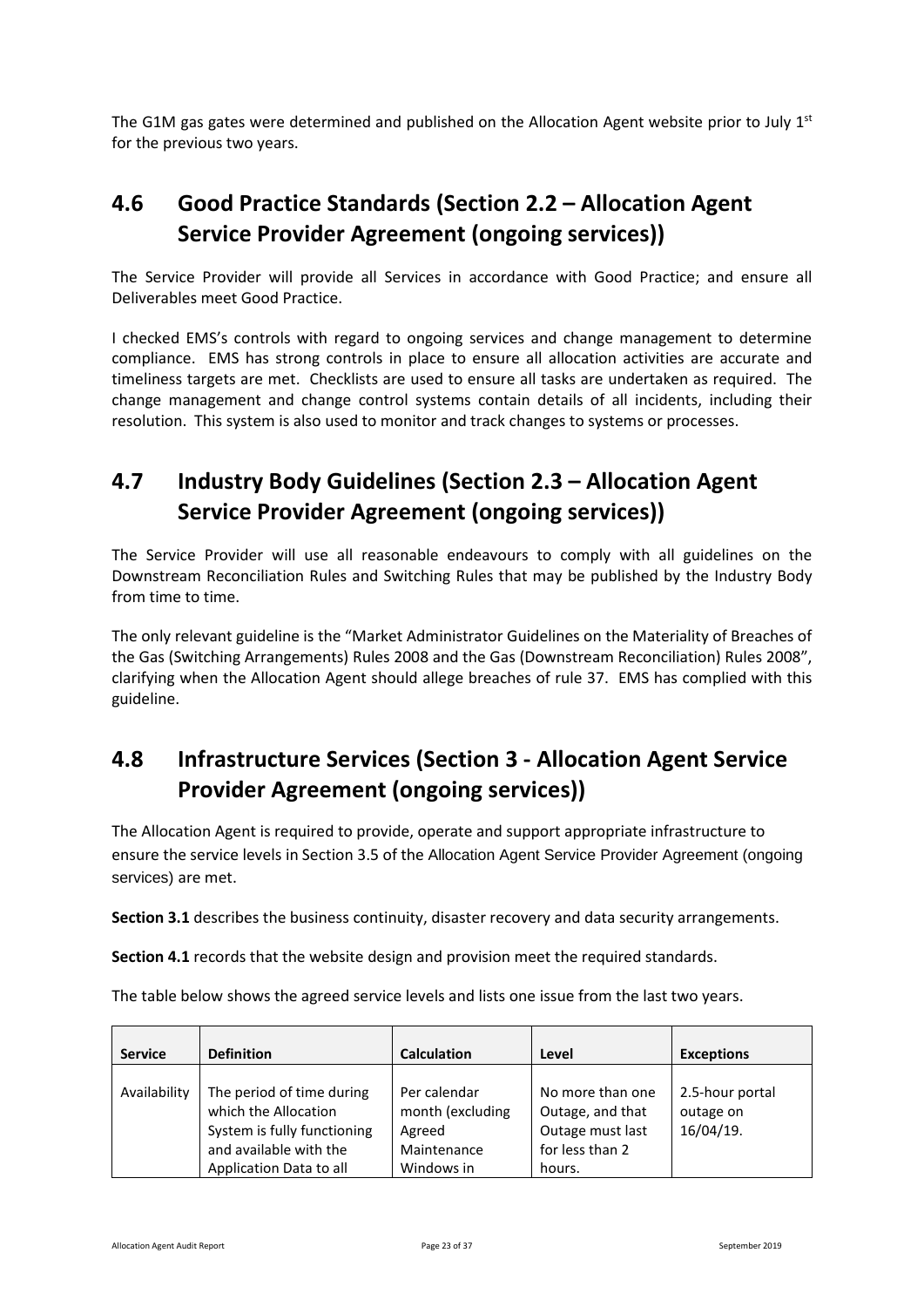|                   | Users at the boundary of<br>the Allocation System. An<br>Outage is the period of<br>time that the Allocation<br>System fails to achieve that<br>standard. | accordance with<br>clause 7.7).                                                                            |                                                |                                                       |
|-------------------|-----------------------------------------------------------------------------------------------------------------------------------------------------------|------------------------------------------------------------------------------------------------------------|------------------------------------------------|-------------------------------------------------------|
| Reliability       | The number of Outages, of<br>any duration.                                                                                                                | Per calendar<br>month (excluding<br>Agreed<br>Maintenance<br>Windows in<br>accordance with<br>clause 7.7). | No more than:<br>1 Outage a<br>calendar month; | There were no<br>months with more<br>than one outage. |
| Recovery<br>Point | The maximum amount of<br>data that may be lost when<br>the Allocation System is<br>restored (measured as a<br>length of time before the<br>failure).      | Per Outage.                                                                                                | 1 hour                                         | No data was lost<br>during any of the<br>outages.     |

| Subject        | Report<br><b>Section</b> | Section/Rule                                           | <b>Issue</b>                                     |
|----------------|--------------------------|--------------------------------------------------------|--------------------------------------------------|
| Service levels | 4.8                      | Section 3.5 of<br>the Service<br>Provider<br>Agreement | One outage of more than two hours in April 2019. |

## <span id="page-23-0"></span>**4.9 Regulatory Functions (Section 4.1 – Allocation Agent Service Provider Agreement (ongoing services))**

The Service Provider will have the functions, duties, rights, powers, and obligations of the Allocation Agent as set out in the Rules; and comply with all duties, functions and obligations of the Allocation Agent set out in any other Applicable Gas Governance Arrangement. To the extent this Service Description is inconsistent with the functions, rights, powers, and obligations of the Allocation Agent under any Applicable Gas Governance Arrangement, the Applicable Gas Governance Arrangement will prevail.

I examined this requirement through interview. There were no examples of inconsistent requirements or service descriptions.

## <span id="page-23-1"></span>**4.10 Additional Obligations (Section 4.2 – Allocation Agent Service Provider Agreement (ongoing services))**

The Service Provider will perform the following Services: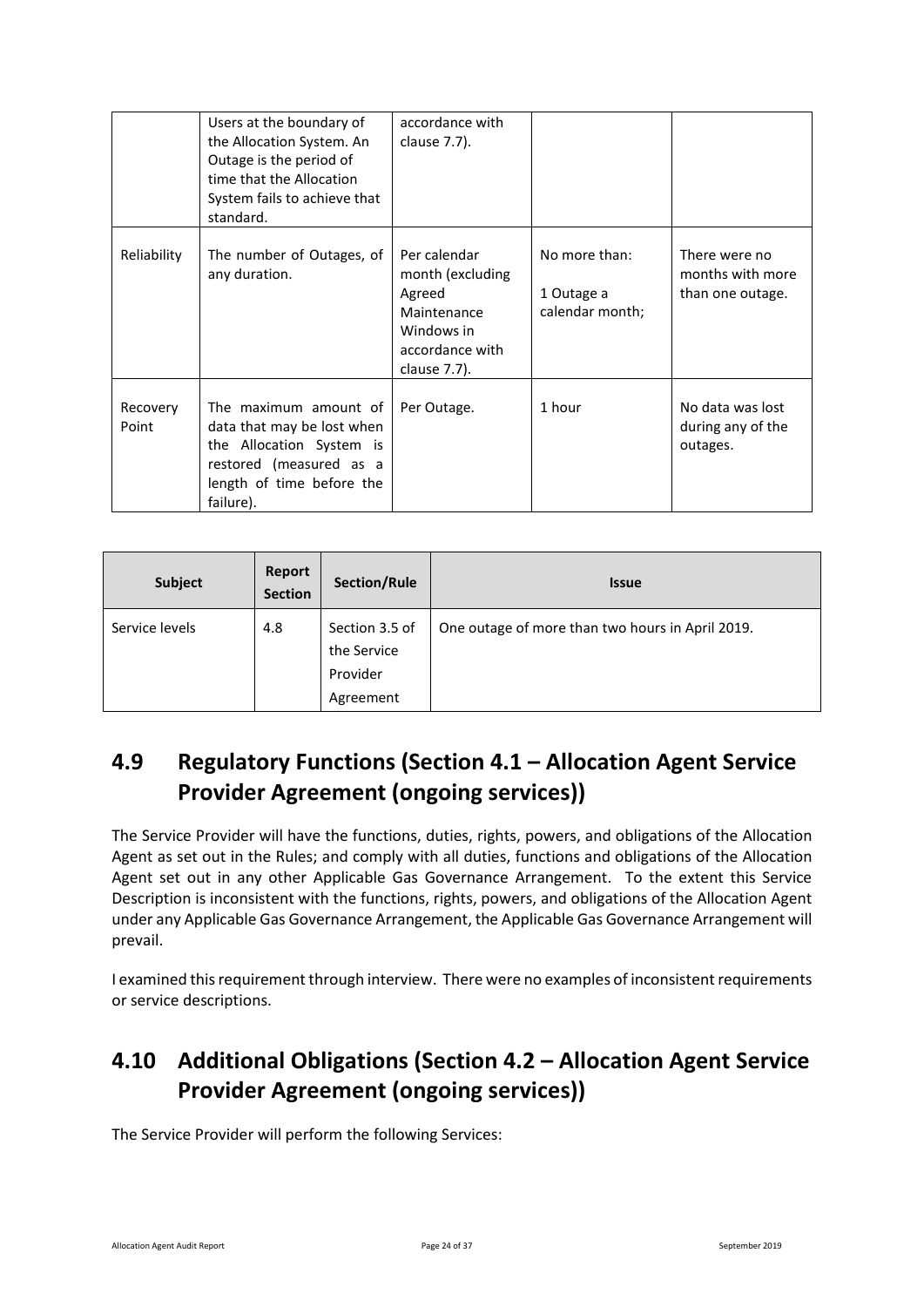Where the retailer concerned consents, the Service Provider will make available to the distributors at a gas gate, the allocation results and reports provided to the retailer for that gas gate under rules 48, 49 and 50 of the Downstream Reconciliation Rules. The allocation results and reports must be provided in the information exchange file formats notified in writing to the Service Provider by the Industry Body, provided that the Industry Body has consulted with the Service Provider before giving such notice.

The Service Provider will provide the Industry Body with a report in respect of any alleged breach of the Rules and, to the extent possible, within five business days of the Service Provider becoming aware of the alleged breach.

I checked an example from August 2019, where a retailer approved EMS to provide reports to a distributor. The information was provided in the correct format.

### <span id="page-24-0"></span>**4.11 Allocation Operations Manual (Section 4.3 – Allocation Agent Service Provider Agreement (ongoing services))**

The Allocation Agent's obligations under this clause 4 (Allocation Agent Services) will be clarified in an operations manual, to be agreed between the parties in accordance with the Contract Variation Process (the *Allocation Operations Manual*). The Allocation Operations Manual is a Living Document. The Service Provider will comply with the agreed Allocation Operations Manual at all times.

The operations manual has not been agreed between the parties; however, a manual exists, which was referred to when I observed the allocation process during the audit. This manual is comprehensive and has sufficient detail to guide the operator through the allocation process step by step.

## <span id="page-24-1"></span>**4.12 Additional Services (Sections 5 & 6 – Allocation Agent Service Provider Agreement (ongoing services))**

Sections 5 and 6 of the Allocation Agent Service Provider Agreement (ongoing services) relate to informal, formal and future services. There have been no requests by Gas Industry Co in relation to these clauses.

### <span id="page-24-2"></span>**4.13 Service Management (Section 7 – Allocation Agent Service Provider Agreement (ongoing services))**

### <span id="page-24-3"></span>**4.13.1Governance**

Services will be governed in accordance with the following model. Either party may change its governance appointees on written notice to the other party. I confirmed that EMS's governance appointees structure has not changed.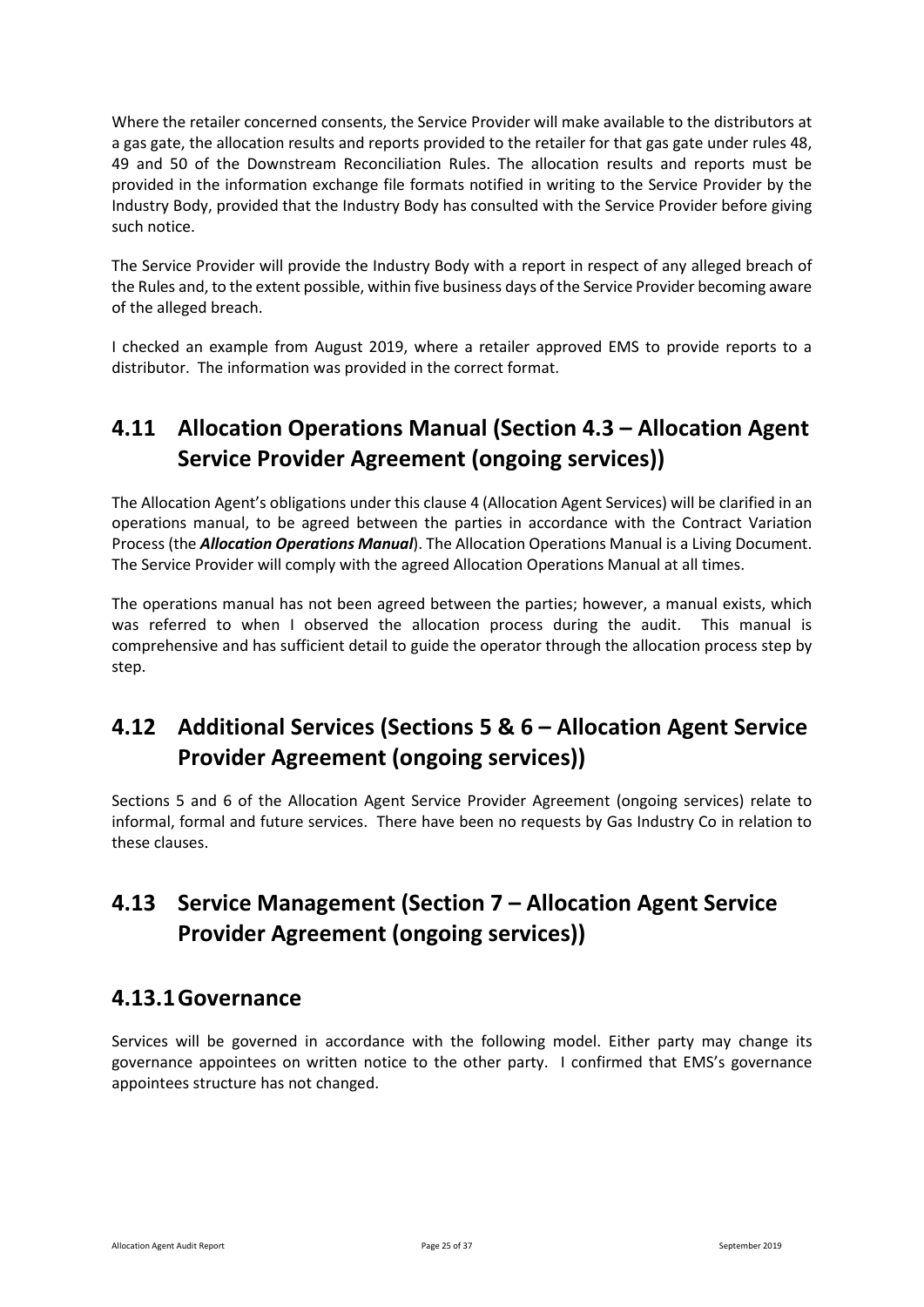

The Service Provider is required to convene and attend monthly operations meetings within 10 business days of the end of each calendar month or otherwise as agreed by the Industry Body. The agenda is to include the following four points:

- a) Activity;
- b) Issues;
- c) Risks; and
- d) Agreed actions.

I checked the agenda for the last three meetings. The agenda contains the following items:

- Issues register;
- Change request register; and
- General business.

I consider these agenda items meet the requirements of the Service Provider Agreement. Attached to the agenda are the details from the issues register and the change register.

The Service Provider is required to convene an annual meeting within 20 business days of the end of the financial year (June  $30<sup>th</sup>$ ). The agenda is to include the following four points:

- a) Relationship objectives;
- b) Year in review;
- c) Future influences; and
- d) Agreed actions.

The annual meetings have occurred at the same time as a scheduled monthly meeting. The meetings do not occur within 20 business days of the end of the financial year. The 2016/2017 meeting occurred on November 9th, 2017 and the 2018/2019 meeting is scheduled for October 24th, 2019. The minutes of the 2016/2017 meeting confirmed the four points above were included in the agenda.

| <b>Subject</b> | Report<br><b>Section</b> | Section/Rule                                           | <b>Issue</b>                                                                          |
|----------------|--------------------------|--------------------------------------------------------|---------------------------------------------------------------------------------------|
| Annual meeting | 4.13.1                   | Section 7.1 of<br>the Service<br>Provider<br>Agreement | Annual meetings not held within 20 business days of the<br>end of the financial year. |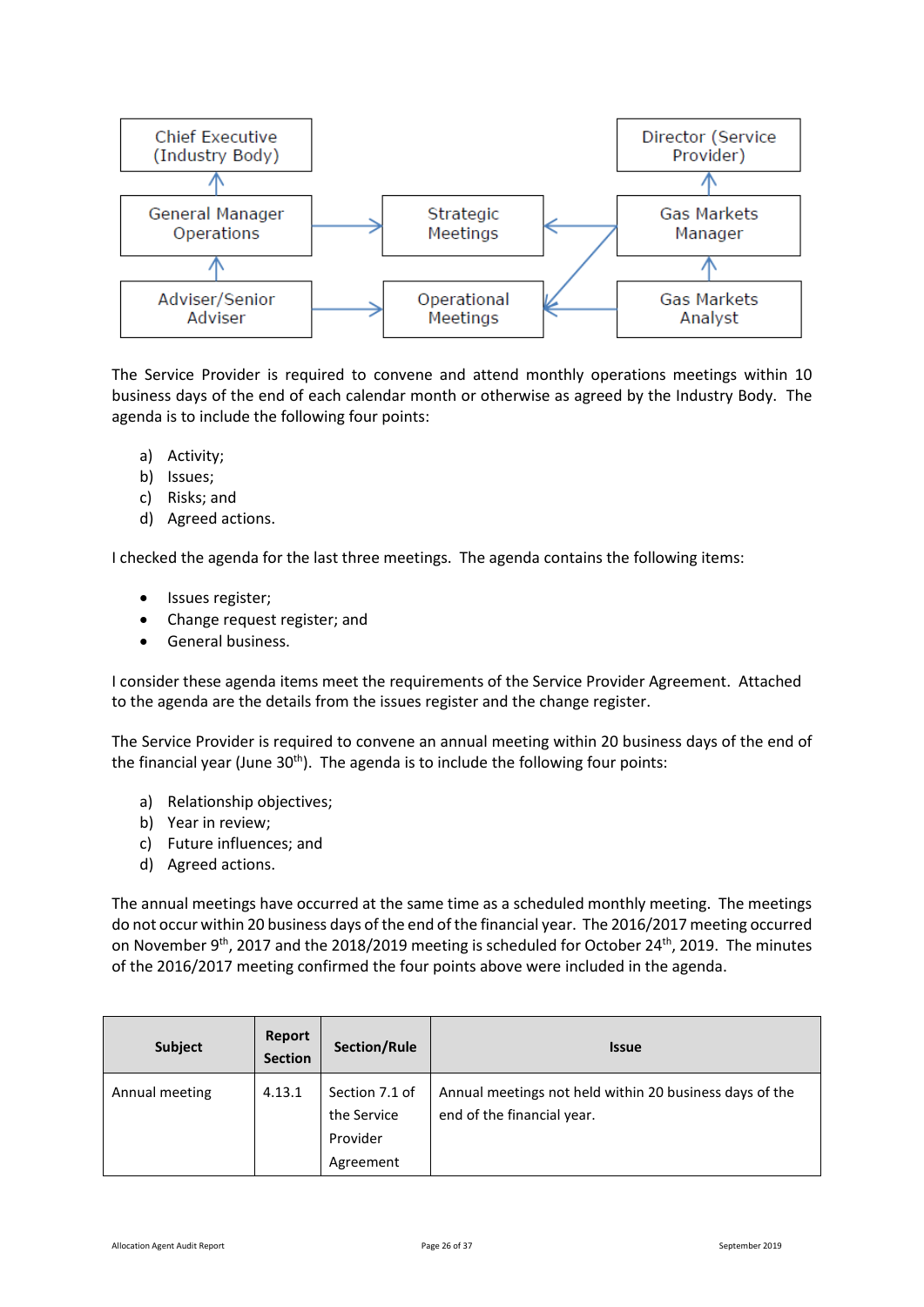The Service Provider is required to provide an annual report and monthly reports. I checked the 2018 and 2019 monthly reports. They contain the "operations" requirements of the Service Provider Agreement, but they do not contain the "service desk" requirements, which are shown below:

#### **Service Desk**

For the period by Priority Level, and on a summary basis for all previous periods:

- (a) number of new Incidents/Service Requests.
- (b) number of Incidents/Service Requests remaining open at the end of the period
- (c) number of Incidents/Service Requests escalated beyond the Service Desk.
- (d) number and % of Incidents/Service Requests incorrectly assigned to the Service Desk
- (e) number of Incidents Resolved by the Service Desk without being notified by a User.

| Subject        | Report<br><b>Section</b> | Section/Rule                                              | <b>Issue</b>                                            |
|----------------|--------------------------|-----------------------------------------------------------|---------------------------------------------------------|
| Monthly report | 4.13.1                   | Section 7.1(b)<br>of the Service<br>Provider<br>Agreement | Service desk reporting not included in monthly reports. |

I reviewed the most recent annual report for the year ended June 2019. The content achieves compliance with the requirements of the Service Provider Agreement.

### <span id="page-26-0"></span>**4.13.2Operational Documents**

The Service Provider is required to provide the following three documents:

- 1. User and Administrator Guide;
- 2. Training Materials; and
- 3. Operations Manual.

The User and Administrator Guide is available on the website. The Operations Manual was reviewed during the audit and is discussed in **section 4.11**. This document is also used as the basis for training. Test and UAT environments are available and used to facilitate training and test significant tasks like the GAR090 publication and special allocations.

#### <span id="page-26-1"></span>**4.13.3Service Desk**

EMS has a Service Desk function, where parties can log issues. They use "Gotoassist" as an incident and change management system. EMS provided a login to this system for the purposes of reviewing the functionality during the audit. Incidents are logged by EMS, other parties cannot directly asses this to log issues. As reported in **section 4.13.1**, reporting is not provided on service levels; however, there have not been any incidents raised in relation to service desk response times.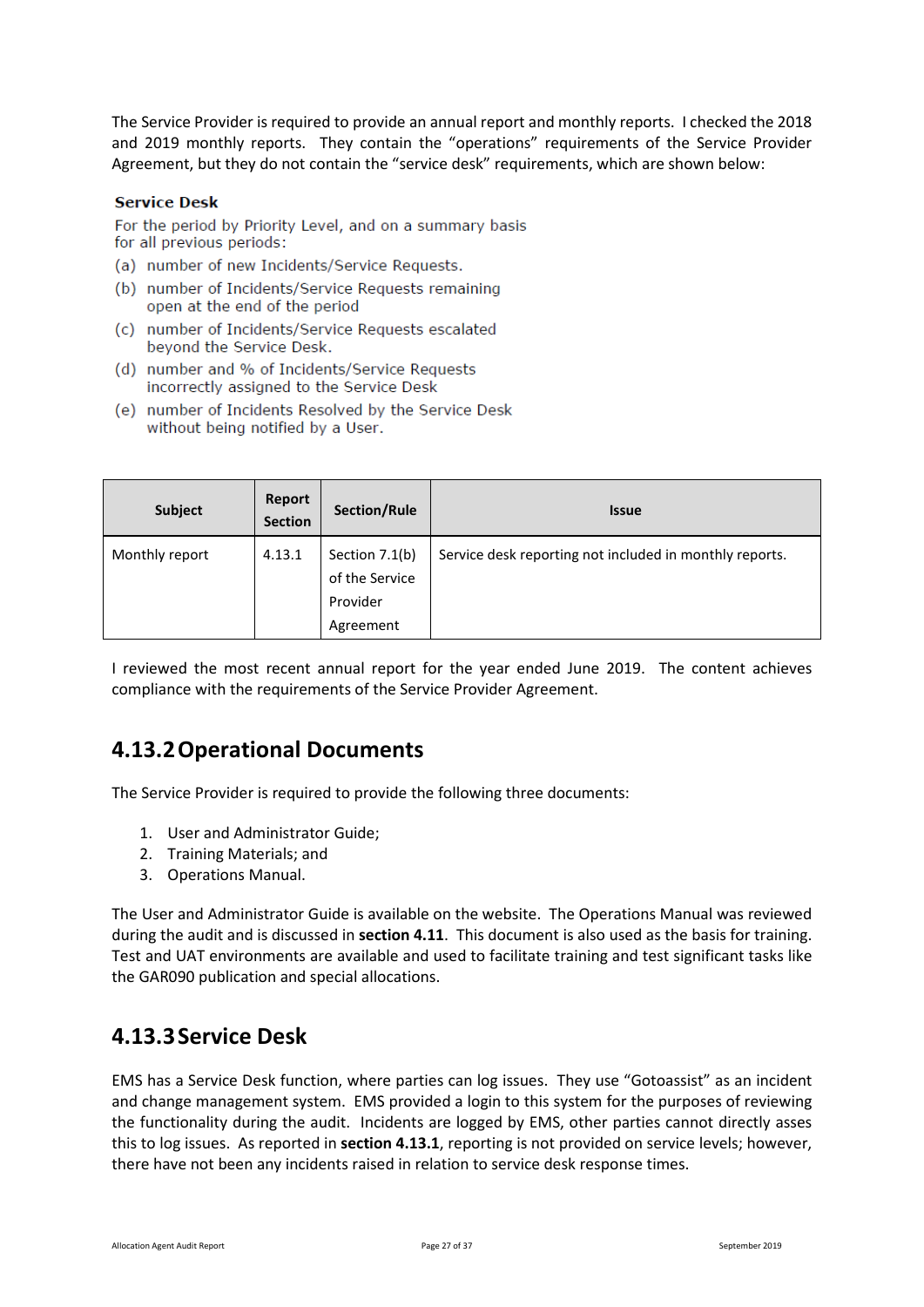### <span id="page-27-0"></span>**4.13.4Incident Management**

As mentioned in **section 4.13.3**, EMS uses "Gotoassist" as an incident and change management system. Gotoassist has appropriate functionality to ensure incidents are recorded and managed.

The Service Provider Agreement (Ongoing Services) requires incidents to be categorised between P1 and P4 depending on severity. Incidents are categorised into five different 'incident types', as shown below, which achieves compliance.

- 1. Defect;
- 2. Service Request;
- 3. Query;
- 4. Enhancement; and
- 5. Gas Gate Query

Defects and items on the issues register are reported to the Gas Industry Co automatically in the monthly meetings.

### <span id="page-27-1"></span>**4.13.5Change Management**

<span id="page-27-2"></span>EMS has sound change management practices. Changes are managed in Gotoassist, which was reviewed as part of the audit.

#### **4.13.6Security Management**

Business continuity is discussed in **section 3.1**. EMS has appropriate virus protection and appropriate password protection to ensure security of data and systems.

#### <span id="page-27-3"></span>**4.13.7Service Level Management**

<span id="page-27-4"></span>This area is discussed in **sections 4.13.1, 4.13.3** and 4**.13.4**.

#### **4.13.8Service Continuity Management**

<span id="page-27-5"></span>This area is discussed in **section 3.1**.

### **4.14 Service Levels (Section 4.4 – Allocation Agent Service Provider Agreement (ongoing services))**

Section 4.4 of the Allocation Agent Service Provider Agreement (ongoing services) stipulates the service levels EMS must meet. They are shown in the table below. I checked the monthly reports and found no breaches were reported for the period January 2019 to August 2019.

| <b>Definition</b> | <b>Calculation</b> | Level | <b>Breaches</b> |
|-------------------|--------------------|-------|-----------------|
|-------------------|--------------------|-------|-----------------|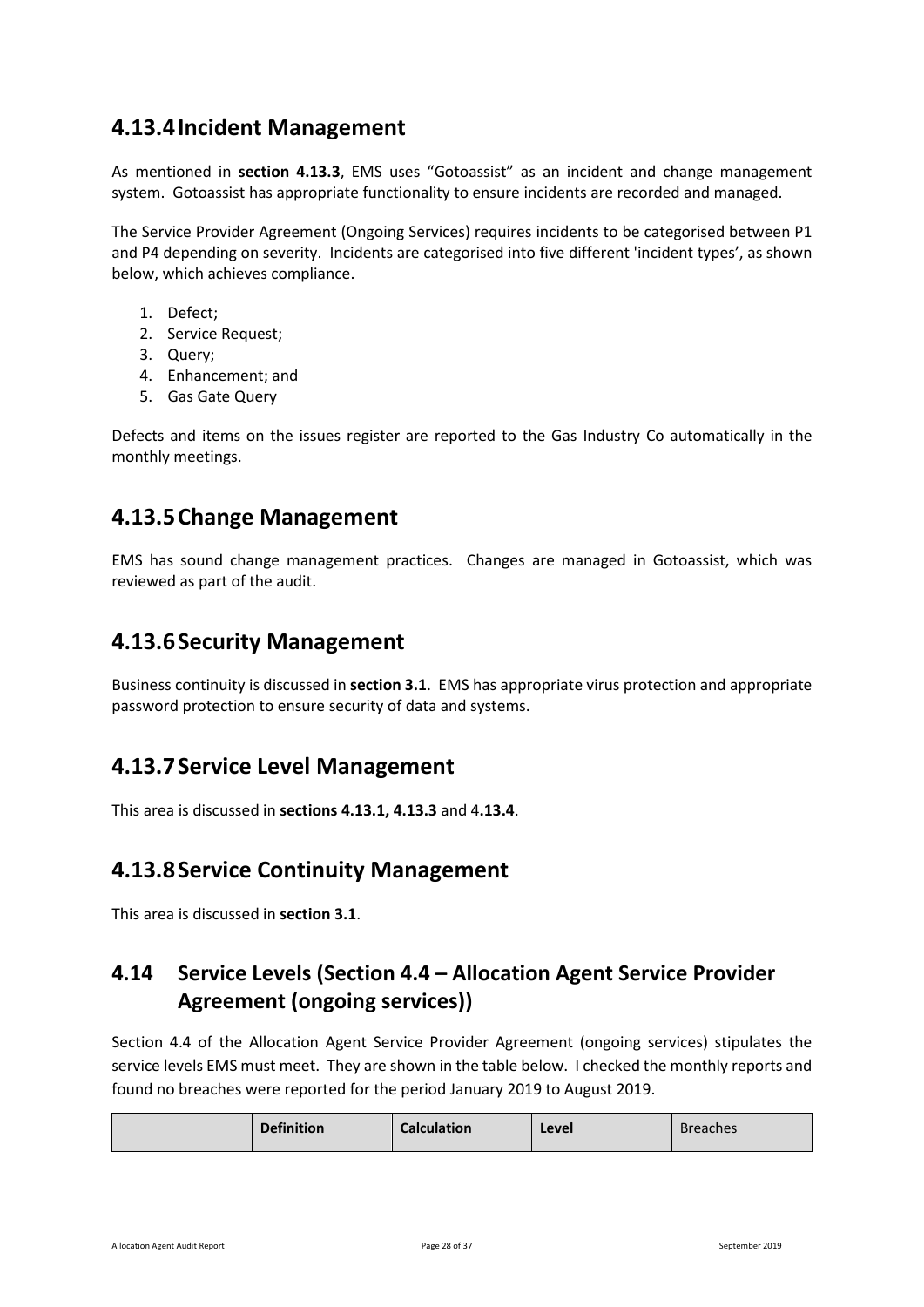| <b>Allocation</b><br><b>Timeframes</b>             | Extent to which the<br>timeframes for<br><b>Allocation Agent</b><br>actions as set out<br>in the Rules have<br>been performed on<br>time.                          | Number of met<br>timeframes /<br>number of timed<br>actions required.<br>Calculated per<br>calendar month.                           | 100% on time.                    | None |
|----------------------------------------------------|--------------------------------------------------------------------------------------------------------------------------------------------------------------------|--------------------------------------------------------------------------------------------------------------------------------------|----------------------------------|------|
| <b>Website Updates</b>                             | Time taken for<br>information on the<br>Website to be<br>updated, after it<br>has become<br>inaccurate or<br>invalid for any<br>reason.                            | Number of met<br>timeframes /<br>number of times<br>changes to the<br>Website were<br>required.<br>Calculated per<br>calendar month. | 100% within one<br>Business Day. | None |
| <b>Calculation</b><br><b>Accuracy</b>              | Extent to which<br>allocations are<br>correctly<br>calculated (i.e. in<br>accordance with<br>the Rules).                                                           | Number of<br>allocations<br>correctly<br>calculated /<br>number of<br>allocations.<br>Calculated per<br>calendar month.              | 100% correct.                    | None |
| <b>Allocation</b><br>Participant<br><b>Reports</b> | Extent to which<br>reports to<br>Allocation<br>Participants<br>contain the<br>required<br>information and<br>are securely<br>directed to the<br>right participant. | Number of correct<br>reports / number<br>of reports.<br>Calculated per<br>calendar month.                                            | 100% correct                     | None |
| <b>Public Reports</b>                              | Extent to which<br>reports required to<br>be publicly<br>available contain<br>the right<br>information and<br>are publicly<br>available on the<br>Website.         | Number of correct<br>reports / number<br>of reports.<br>Calculated per<br>calendar month.                                            | 100% correct                     | None |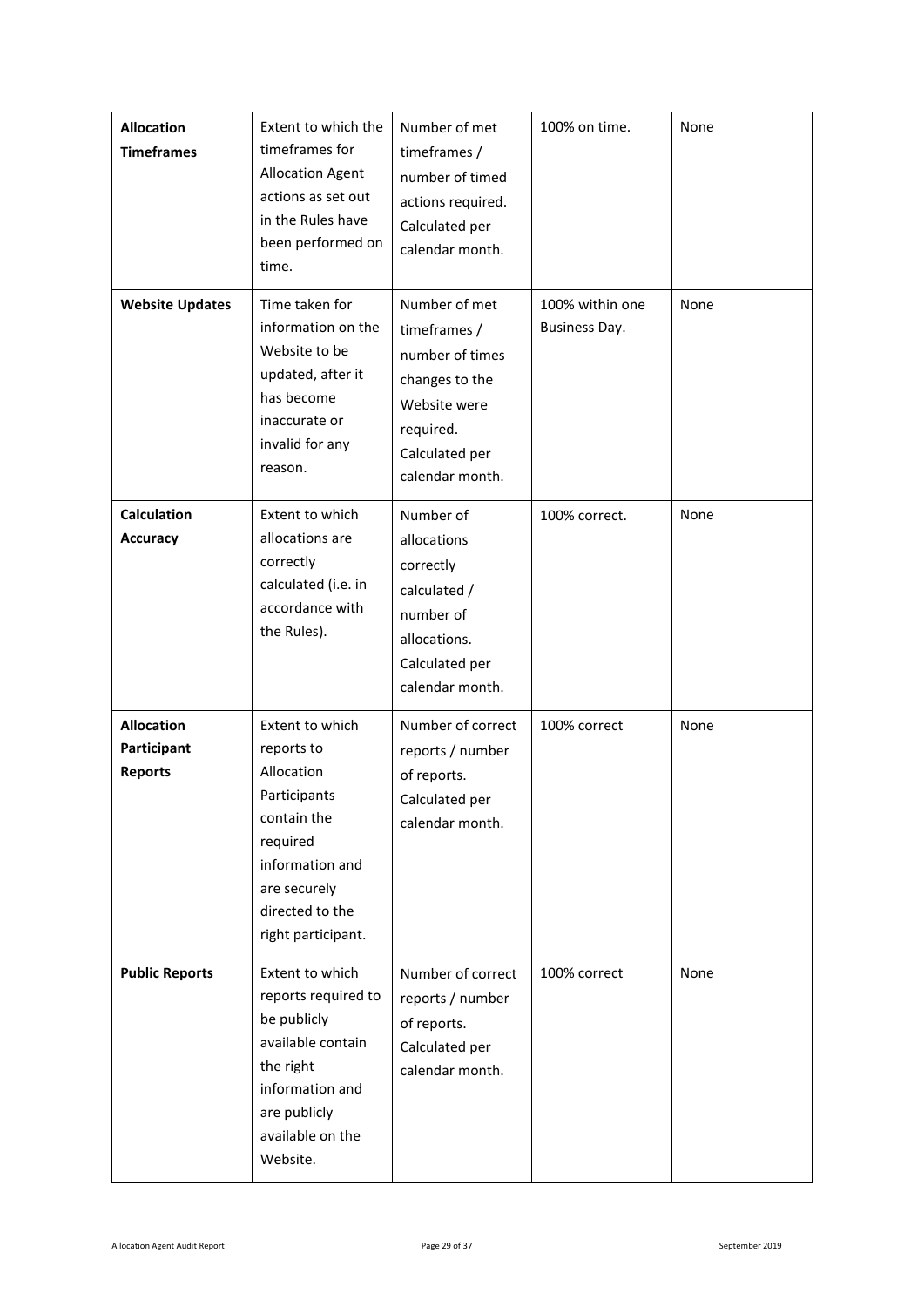### <span id="page-29-0"></span>**4.15 Monthly Charges (Section 8.1 – Allocation Agent Service Provider Agreement (ongoing services))**

Monthly invoicing occurs in accordance with the Allocation Agent Service Provider Agreement (ongoing services).

<span id="page-29-1"></span>There have not been any adjustment requests or inflation adjustment requests.

## **4.16 Provision of Information to the Critical Contingency Operator (Regulation 40A of the Critical Contingency Management Regulations)**

The critical contingency operator may, to assist with more detailed load modelling, request from the Allocation Agent consumption data that the allocation agent holds.

<span id="page-29-2"></span>EMS confirmed that there have been no requests in accordance with this regulation.

### **4.17 Major Change Audits (Rule 65.4 of the Downstream Reconciliation Rules)**

If the Allocation Agent or an allocation participant intends to make a change to any of its systems, processes or procedures that could reasonably be considered to be likely to have a major impact on the allocation agent's or allocation participant's compliance with these rules, it must, at least 90 days before the change is to take place, advise the Industry Body of the proposed change.

<span id="page-29-3"></span>EMS confirmed there have not been any major changes subject to a major change audit.

### **4.18 Event Audits (Rule 66.3 of the Downstream Reconciliation Rules)**

The allocation agent or any allocation participant may request the Industry Body to cause an event audit to be performed under rule 66.1.

The most recent event audit was conducted for GMM08001. This audit was commissioned by Gas Industry Co. EMS has not requested any event audits be performed.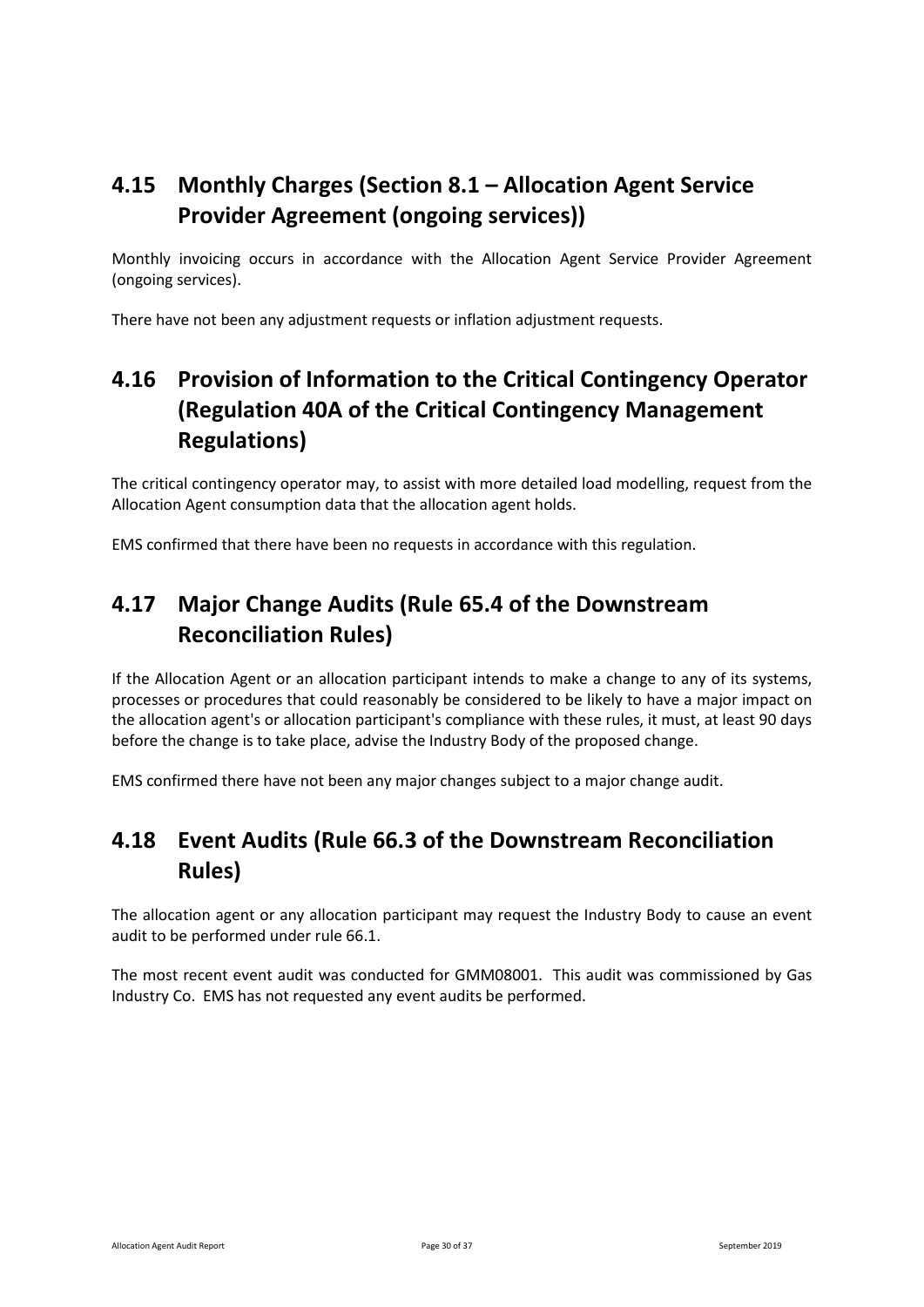### <span id="page-30-0"></span>**5. Allocation Process**

### <span id="page-30-1"></span>**5.1 Use of Estimates (Rule 43 of the Downstream Reconciliation Rules)**

For the purpose of performing allocations under the Downstream Reconciliation Rules, the Allocation Agent must estimate:

The consumption information if a retailer has failed to provide the consumption information for the relevant allocation by the times and on the days specified in rules 31 to 33 of the Downstream Reconciliation Rules; and

The daily metered energy quantities if a transmission system owner has failed to provide the daily metered energy quantities for the relevant allocation by the times and on the days specified in rule 41 of the Downstream Reconciliation Rules; and

The daily metered energy quantities for unmetered gas gates and oversized metered gas gates in accordance with the following formula:

If, in accordance with rule 43.1 of the Downstream Reconciliation Rules , the Allocation Agent uses estimated information or quantities in the allocation process, the Allocation Agent must include a notation with the allocation results that the allocation results include information or quantities that have been estimated by the Allocation Agent.

For the purposes of rules 45, 46 and 53 of the Downstream Reconciliation Rules, any references to daily metered energy quantities and consumption information in those rules include any necessary estimates by the Allocation Agent of such quantities or information made in accordance with this rule.

The last estimate was conducted for January 2015 because the TSO failed to provide complete daily metered energy quantities on time for PAH23101, WTT20301 and KAP12901.

I checked the methodology used and it matched that stipulated in rule 43.1.3 of the Downstream Reconciliation Rules.

### <span id="page-30-2"></span>**5.2 Correction of Allocations (Rule 44 of the Downstream Reconciliation Rules)**

The Allocation Agent may amend any allocation result provided under these rules if, by 1730 hours on the next business day after the allocation result was provided, the Allocation Agent makes the amendment and notifies all affected allocation participants of the amended allocation result.

If an error is subsequently discovered later than the deadline specified in rule 44.3 of the Downstream Reconciliation Rules, and the Allocation Agent acting reasonably considers that correction of that error would have resulted in a materially different allocation, then:

- the Allocation Agent shall as soon as practicable pass the relevant information on to the appropriate allocation participants and the Industry Body; and
- the Industry Body must consider whether or not to direct a special allocation in accordance with rule 51 to rectify the error.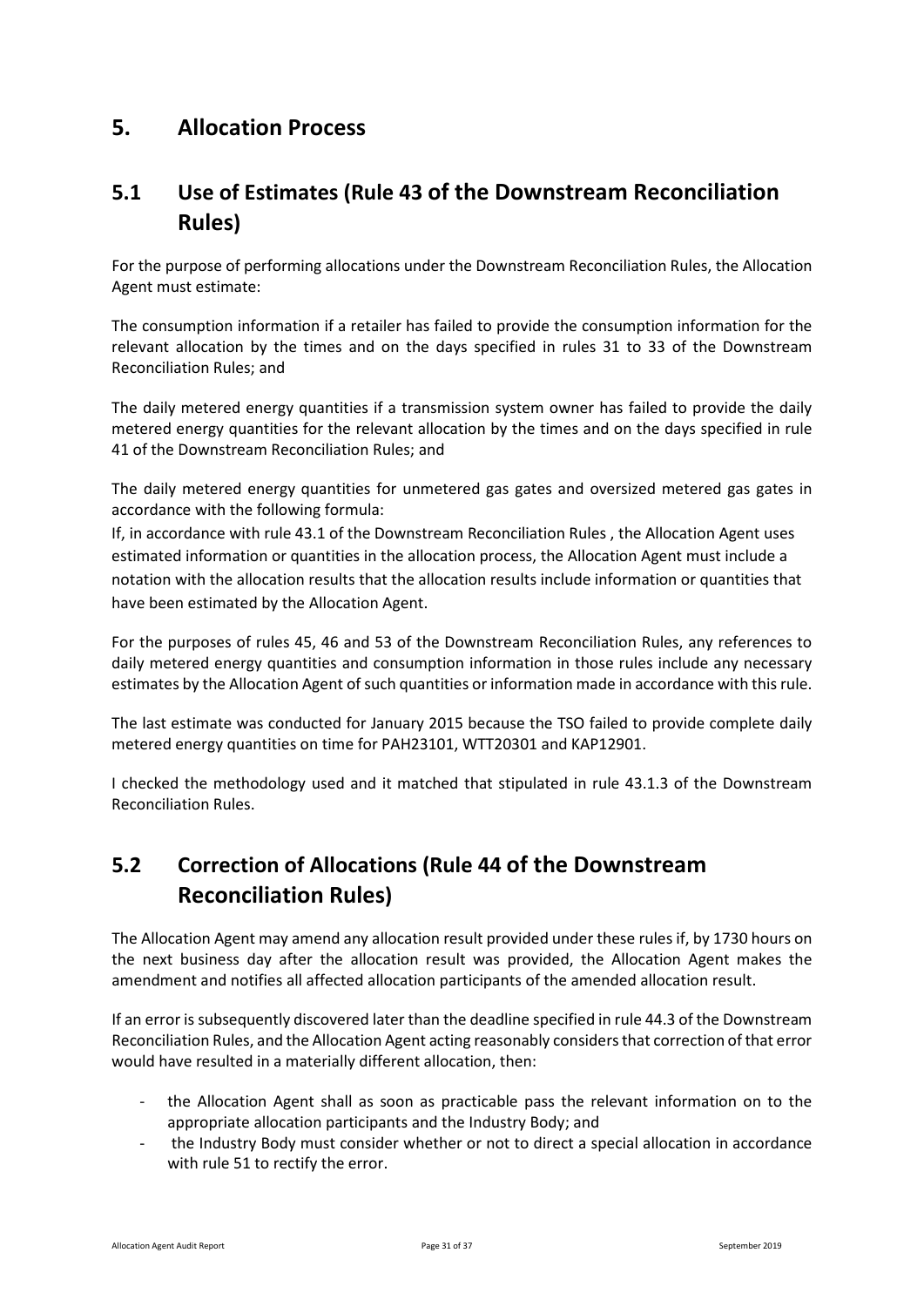There were no examples of corrections being conducted by 1730 the next business day.

I checked a correction made for 22 gas gates for August 2017 following instruction from the Gas Industry Co. The special allocation was run in the same way a normal allocation would run, therefore there was no manual intervention required. The results were available to allocation participants through the portal. Communication with allocation participants was managed by Gas Industry Co.

### <span id="page-31-0"></span>**5.3 Global Method of Allocation (Rules 45, 48, 49 & 50 of the Downstream Reconciliation Rules)**

I audited this requirement by observing the allocation process and by checking manual re-calculations of certain outputs. The allocation process is documented with step by step instructions and there is a checklist to ensure all tasks are conducted. Robust quality control is in place, which includes manually checking the graphs of each gas gate to identify potential anomalies.

The Rules prescribe the "Global Method of Allocation".

This was demonstrated during the audit and a manual re-calculation of the GAR070 was conducted for PTR32601 for May 2019. I also considered Section 7.5 of the Gas Industry Company Limited Allocation Agent Functional Specification, Version 2.9, dated 20 July 2019, which stipulates accuracy is required to three decimal places. The relevant section is shown below:

#### *7.5 Rounding of numbers*

*Where numeric values contained in GAR outputs are used by the allocation system in subsequent processes (i.e. the allocated GJ in GAR010; the gas gate residual profile in GAR040; the AUFG and MUFG factors in GAR070), the system shall use the level of accuracy contained in the reports as the level of accuracy inputted into the subsequent process or processes (i.e. the aggregated GAR020 and GAR030 quantities will sum the 3 decimal place inputs from GAR010; the AUFG factor calculated in GAP010 will be 4 decimal places; the MUFG factor calculated in GAP080 and the G1M MUFG factor calculated in GAP060will be 6 decimal places; the gas gate residual profile calculated in GAP100 will be 3 decimal places). In all other instances, the system shall use the number of decimal places contained in its specification.*

My interpretation of this requirement is that the GAR070 should be accurate to three decimal places because the inputs to the GAR070 have at least three decimal places.

The table below shows that the manually calculated "AQ" totals match the GAR070 totals to two decimal places but not to three decimal places. Further checking by EMS found that this issue was present in the system prior to them becoming the Allocation Agent.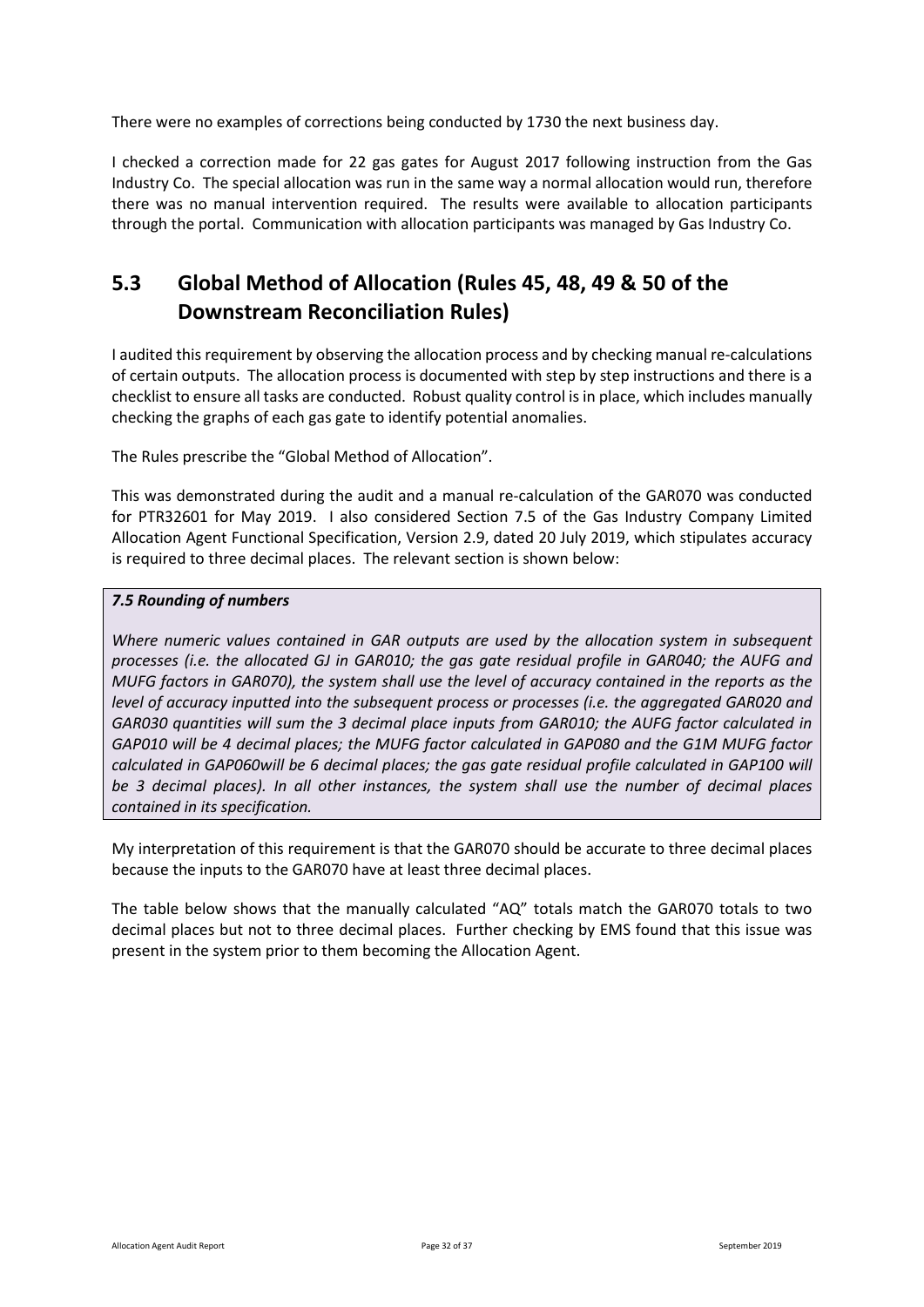| Gas Gate                    | <b>PTR32601</b> |         |              |          |               |           |                  |              |
|-----------------------------|-----------------|---------|--------------|----------|---------------|-----------|------------------|--------------|
|                             |                 |         |              |          |               |           |                  |              |
| <b>Subs</b>                 | AG <sub>2</sub> | AG4     | AG6          | ΑQ       | <b>GAR070</b> | <b>AQ</b> | <b>DIFF</b>      | % difference |
| <b>CTCT</b>                 |                 | 227.509 | 192.748      | 422.797  | <b>CTCT</b>   | 422.796   | $-0.00145$       | $-0.0003%$   |
| <b>GENG</b>                 |                 | 131.878 | 699.091      | 835.992  | <b>GENG</b>   | 835.991   | $-0.00121$       | $-0.0001%$   |
| <b>GEOL</b>                 |                 |         | 18.308       | 18.419   | <b>GEOL</b>   | 18.421    | 0.002328         | 0.0126%      |
| <b>GNGC</b>                 | 5309.697        |         |              | 5335.184 | <b>GNGC</b>   | 5335.182  | $-0.00155$       | 0.0000%      |
| <b>GNVG</b>                 |                 | 202.204 | 68.533       | 272.374  | <b>GNVG</b>   | 272.375   | 0.001395         | 0.0005%      |
| <b>MEEN</b>                 |                 |         | 82.494       | 82.993   | <b>MEEN</b>   | 82.993    | 0.000324         | 0.0004%      |
| <b>PUNZ</b>                 |                 |         | 2.444        | 2.459    | <b>PUNZ</b>   | 2.460     | 0.001226         | 0.0499%      |
| <b>TRUS</b>                 |                 |         | 100.944      | 101.554  | <b>TRUS</b>   |           | 101.556 0.001794 | 0.0018%      |
|                             |                 |         |              |          |               |           |                  |              |
|                             |                 |         | <b>TOTAL</b> | 7071.771 | <b>TOTAL</b>  | 7071.774  | 0.00286          | 0.00004%     |
|                             |                 |         |              |          |               |           |                  |              |
| <b>MUFG factor [GAR070]</b> | 1.006045        |         |              |          |               |           |                  |              |
| <b>AUFG factor [GAR090]</b> | 1.0048          |         |              |          |               |           |                  |              |
| <b>INJECTION [GAS030]</b>   | 7071.769        |         |              |          |               |           |                  |              |
|                             |                 |         |              |          |               |           |                  |              |

The process above was repeated for KIN02601, which is a G1M gas gate. The results are shown below, and the same issue is present where the totals match to two decimal places but not three.

| KIN02601                    |                   |          |                           |          |               |            |             |              |
|-----------------------------|-------------------|----------|---------------------------|----------|---------------|------------|-------------|--------------|
|                             |                   |          |                           |          |               |            |             |              |
| <b>Subs</b>                 | AG <sub>2</sub>   | AG4      | AG <sub>6</sub>           | AQ       | <b>GAR070</b> | <b>IAQ</b> | <b>DIFF</b> | % difference |
| <b>CTCT</b>                 |                   |          | 0.877                     | 0.957    | <b>CTCT</b>   | 0.959      | 0.002       | 0.244%       |
| GENG                        |                   |          | 7.047                     | 7.687    | <b>GENG</b>   | 7.687      | 0.000       | $-0.001%$    |
| GNVG                        | 2220.689          |          | 1.632                     | 2210.261 | <b>GNVG</b>   | 2210.263   | 0.002       | 0.000%       |
| <b>IMEEN</b>                |                   |          | 8.255                     | 9.005    | <b>MEEN</b>   | 9.005      | 0.000       | 0.002%       |
|                             |                   |          |                           |          |               |            |             |              |
|                             | <b>TOTAL CONS</b> |          | 2238.5 TOTAL              | 2227.910 | <b>TOTAL</b>  | 2227.914   | 0.004       | 0.00019%     |
|                             |                   |          |                           |          |               |            |             |              |
| <b>MUFG factor [GAR070]</b> | 0.995269          |          | 0.995269 <- formula check |          |               |            |             |              |
| <b>AUFG factor [GAR090]</b> | 0.999800          | 0.995269 |                           |          |               |            |             |              |
| <b>INJECTION [GAS030]</b>   | 2227.909          |          |                           |          |               |            |             |              |
|                             |                   |          |                           |          |               |            |             |              |

The SADSV file (GAR060) was recalculated for May 2019 for ASH34301 (no TOU), KIN02601 (G1M) and FOX22101 (standard gas gate with TOU). The daily values matched the GAR060 to three decimal places.

| <b>Subject</b>                 | Report<br><b>Section</b> | Clause/Rule                                       | <b>Issue</b>                                                                                                             |
|--------------------------------|--------------------------|---------------------------------------------------|--------------------------------------------------------------------------------------------------------------------------|
| Global method of<br>allocation | 5.3                      | Section 7.5 of<br>the functional<br>specification | Allocation totals in the GAR070 are accurate to two<br>decimal places but should be accurate to three decimal<br>places. |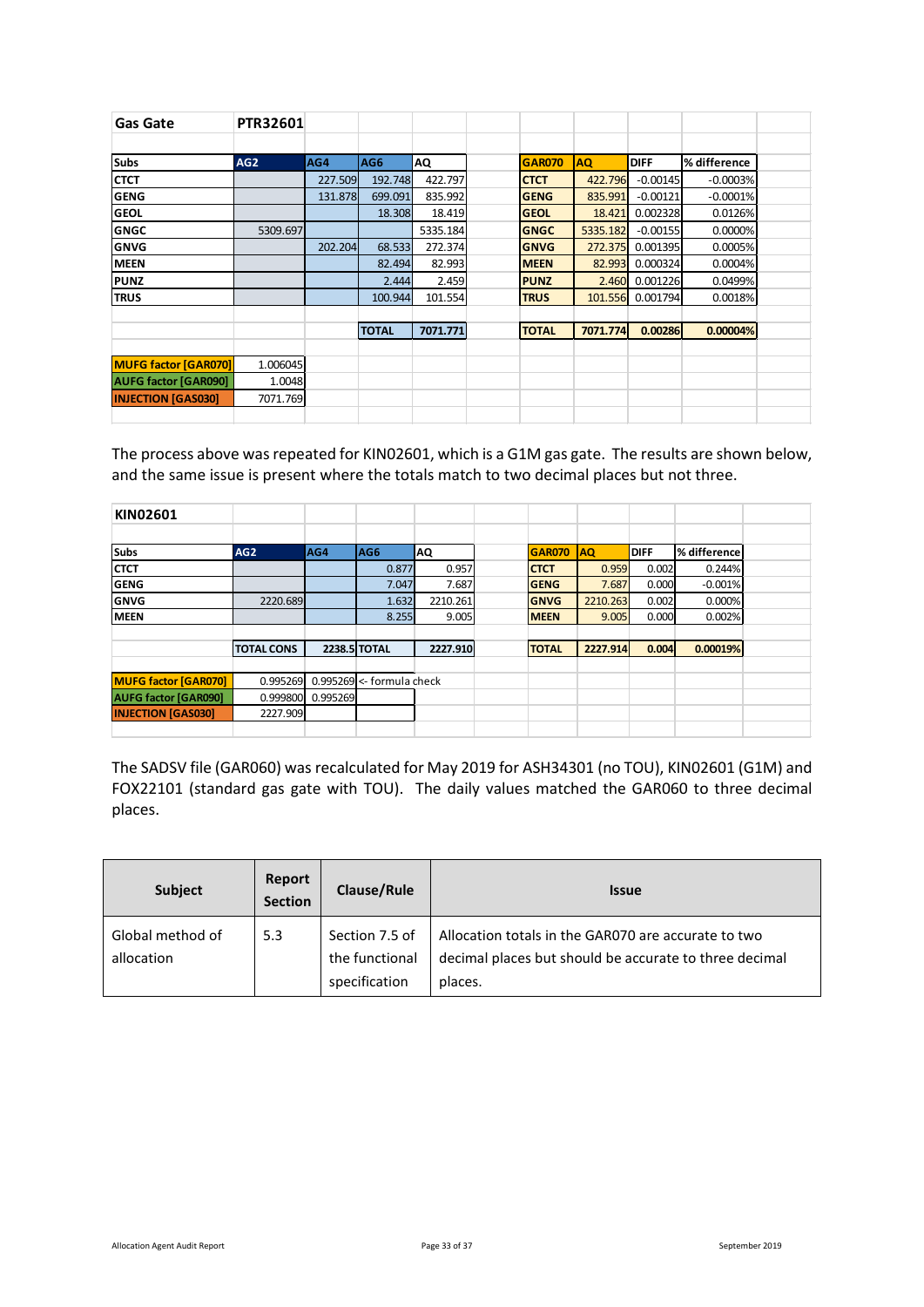### <span id="page-33-0"></span>**5.4 Calculation of UFG Factor (Rule 46 of the Downstream Reconciliation Rules)**

When performing an initial allocation, an interim allocation or a final allocation, the Allocation Agent must calculate the UFG factor in accordance with this rule.

The monthly UFG factor should be accurate to six decimal places. The monthly UFG factor for PTR32601 for May 2019 is 1.006045 in the GAR070. I manually recalculated this figure and the result was 1.006044, which is accurate to five decimal places but not six.

The annual UFG factor was manually recalculated and the result was the same as the published figure of 1.0048.

| <b>Subject</b> | Report<br><b>Section</b> | <b>Clause/Rule</b>               | <b>Issue</b>                                                                                                  |
|----------------|--------------------------|----------------------------------|---------------------------------------------------------------------------------------------------------------|
| Monthly UFG    | 5.4                      | Section 7.5 of<br>the functional | Monthly UFG in the GAR070 is accurate to five decimal<br>places but should be accurate to six decimal places. |
|                |                          | specification                    |                                                                                                               |

### <span id="page-33-1"></span>**5.5 Correction of an Annual UFG Factor (Rule 46A of the Downstream Reconciliation Rules)**

The Industry Body may require the Allocation Agent to correct and republish an annual UFG factor up to 15 months after that annual UFG factor has been determined and published.

The AUFG Factor was recalculated for GMM08001 for 2017 and 2018 due to a special allocation to correct a material error. The re-calculated figures are correct and were published as required.

### <span id="page-33-2"></span>**5.6 Force Majeure Event During Consumption Period (Rule 47 of the Downstream Reconciliation Rules)**

<span id="page-33-3"></span>There have not been any "force majeure" events.

### **5.7 Special Allocation (Rule 51 of the Downstream Reconciliation Rules)**

At any time during the period after an initial allocation has been performed up to 12-months after a final allocation has been performed, the Industry Body may require the Allocation Agent to perform a special allocation for the relevant consumption period in addition to, or replacing, an initial allocation, an interim allocation, or a final allocation for that same consumption period.

A special allocation was conducted for 22 gas gates for August 2017. The process and results complied with the relevant rules.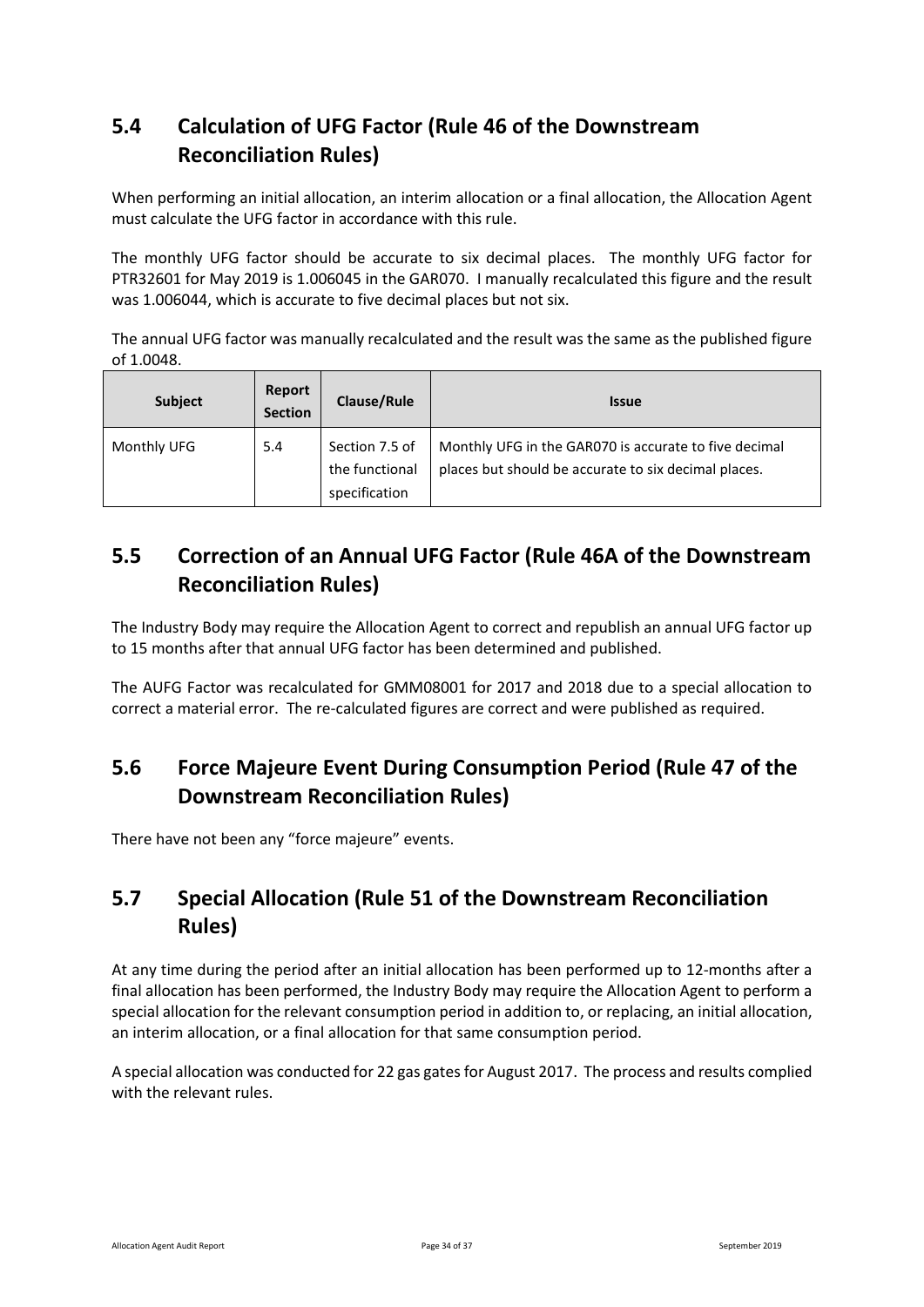### <span id="page-34-0"></span>**5.8 Annual Reconciliation (Rule 52 of the Downstream Reconciliation Rules)**

The purpose of an annual reconciliation is to verify, on a monthly basis, the accuracy and completeness of consumption information provided to the Allocation Agent for the previous 12 billing months against the energy quantities billed to consumers during that period.

For the purposes of an annual reconciliation, the Allocation Agent must, by 1700 hours on the 13th business day of each month, compare:

(a) the sum of the total energy quantities billed provided by each retailer for each allocated gas gate in accordance with rule 52.2.1 of the Downstream Reconciliation Rules for the 12 months up to and including the previous invoice month; with

(b) the sum of best available consumption information provided by each retailer for each allocated gas gate in accordance with rules 31 to 33 of the Downstream Reconciliation Rules for the 12 months prior to (but not including) the previous invoice month.

The Allocation Agent must publish the results of the comparison performed under rule 52.2.2 of the Downstream Reconciliation Rules by 0800 hours on the 14th business day of each month.

The GAR080 was manually recalculated for one allocation participant for the periods September 2018 to August 2019 and August 2018 to July 2019. The totals per gas gate matched to three decimal places.

### <span id="page-34-1"></span>**5.9 Allocation Agent Reports (Rule 53 of the Downstream Reconciliation Rules)**

No later than one business day after each initial allocation, interim allocation, final allocation or special allocation, the Allocation Agent must publish the seasonal adjustment daily shape values for every allocated gas gate. In respect of each allocated gas gate, by no later than one business day after each initial allocation, interim allocation, final allocation or special allocation, the Allocation Agent must publish the following reports for each allocation:

The sum of the daily metered energy quantities injected at each allocated gas gate for each of the relevant consumption periods as provided by the transmission system owner under rule 41 of the Downstream Reconciliation Rules; and

The sum of the quantities of gas allocated to each retailer in the previous month, in respect of each of the relevant consumption periods, under rules 48 to 51 of the Downstream Reconciliation Rules; and

The total amount of, and the percentage of, UFG at each allocated gas gate for the previous month and previous 12-months.

By 1200 hours on the 5th business day of each month, in respect of each consumption period for which a final allocation has been performed in the previous 12-months, the Allocation Agent must provide a report for each allocated gas gate to retailers and the Industry Body on the percentage of error in the accuracy between: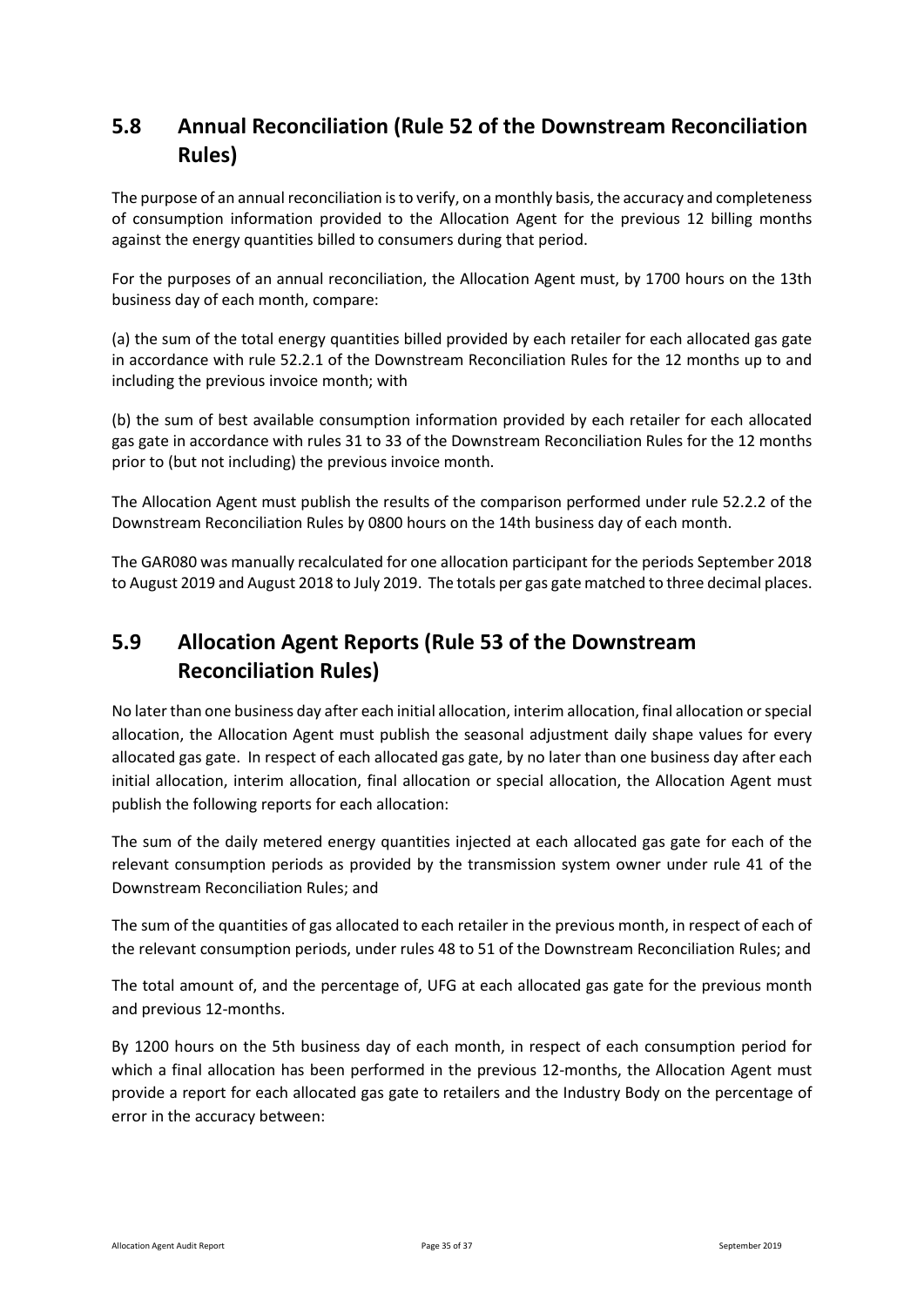The aggregated consumption information for consumer installations in allocation groups 3 to 6 provided under rule 31 of the Downstream Reconciliation Rules by each retailer to the Allocation Agent for initial allocation; and

The aggregated consumption information for consumer installations in allocation groups 3 to 6 provided under rule 33 of the Downstream Reconciliation Rules by each retailer to the Allocation Agent for final allocation.

I checked EMS's monthly reports for 2018 and 2019 and there were no reported breaches of the timeliness requirements.

### <span id="page-35-0"></span>**5.10 Deemed Profiles (Rules 54 to 62 of the Downstream Reconciliation Rules)**

There are no deemed profiles in use.

### <span id="page-35-1"></span>**5.11 Breach Notifications (Regulation 11 of the Compliance Regulations)**

EMS has appropriate processes in place to determine materiality and to report breaches to the market administrator. I checked an example where the process was followed.